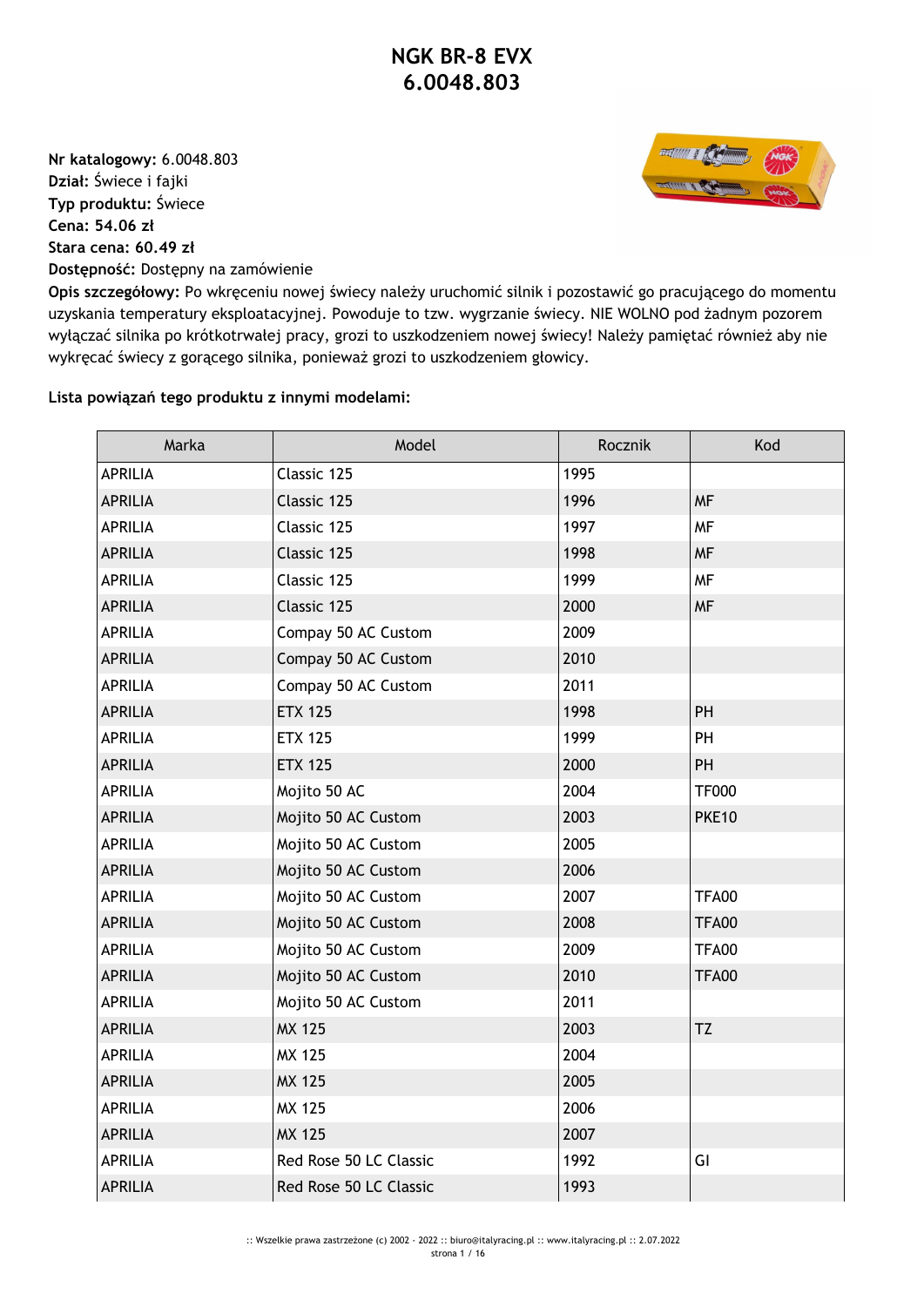| <b>APRILIA</b> | Red Rose 50 LC Classic  | 1994 |               |
|----------------|-------------------------|------|---------------|
| <b>APRILIA</b> | Red Rose 50 LC Classic  | 1995 |               |
| <b>APRILIA</b> | Red Rose 50 LC Classic  | 1996 |               |
| <b>APRILIA</b> | Red Rose 50 LC Classic  | 1997 | LP010         |
| <b>APRILIA</b> | Red Rose 50 LC Classic  | 1998 | LP010         |
| <b>APRILIA</b> | <b>RS 125</b>           | 1996 |               |
| <b>APRILIA</b> | <b>RS 125</b>           | 2004 |               |
| <b>APRILIA</b> | <b>RS 125</b>           | 2005 |               |
| <b>APRILIA</b> | <b>RS 125</b>           | 2006 |               |
| <b>APRILIA</b> | RS 125 80km/h Extr/Repl | 1997 | MPA0          |
| <b>APRILIA</b> | RS 125 80km/h Extr/Repl | 1998 | MPA0          |
| <b>APRILIA</b> | RS 125 80km/h Extr/Repl | 1999 | MPB1          |
| <b>APRILIA</b> | RS 125 80km/h Extr/Repl | 2000 | MPB1          |
| <b>APRILIA</b> | RS 125 80km/h Extr/Repl | 2001 | MPB1          |
| <b>APRILIA</b> | RS 125 80km/h Extr/Repl | 2002 | <b>SFA</b>    |
| <b>APRILIA</b> | RS 125 80km/h Extr/Repl | 2003 | <b>SFA</b>    |
| <b>APRILIA</b> | RS 125 80km/h Extr/Repl | 2004 | <b>SFG</b>    |
| <b>APRILIA</b> | RS 125 80km/h Extr/Repl | 2005 | <b>SFG</b>    |
| <b>APRILIA</b> | RS 125 80km/h Extr/Repl | 2008 | PYA/RD        |
| <b>APRILIA</b> | RS 125 80km/h Extr/Repl | 2009 | PYA/RD/RM/RDA |
| <b>APRILIA</b> | RS 125 80km/h Extr/Repl | 2010 | PYA           |
| <b>APRILIA</b> | RS 125 Extr/Repl        | 2008 | PYA/RD        |
| <b>APRILIA</b> | RS 125 Extr/Repl        | 2009 | PYA/RD/RM/RDA |
| <b>APRILIA</b> | RS 125 Extr/Repl        | 2010 | PYA           |
| <b>APRILIA</b> | RS 50 LC Extre/Repl     | 1993 | HP            |
| <b>APRILIA</b> | RS 50 LC Extre/Repl     | 1994 | LM            |
| <b>APRILIA</b> | RS 50 LC Extre/Repl     | 1995 | <b>MM000</b>  |
| <b>APRILIA</b> | RS 50 LC Extre/Repl     | 1996 | <b>MM000</b>  |
| <b>APRILIA</b> | RS 50 LC Extre/Repl     | 1997 | <b>MM020</b>  |
| <b>APRILIA</b> | RS 50 LC Extre/Repl     | 1998 | <b>MM020</b>  |
| <b>APRILIA</b> | RS 50 LC Extre/Repl     | 1999 | PG            |
| <b>APRILIA</b> | RS 50 LC Extre/Repl     | 2000 | PG            |
| <b>APRILIA</b> | RS 50 LC Extre/Repl     | 2001 | PG            |
| <b>APRILIA</b> | RS 50 LC Extre/Repl     | 2002 | <b>SE</b>     |
| <b>APRILIA</b> | RS 50 LC Extre/Repl     | 2003 | <b>SE</b>     |
| <b>APRILIA</b> | RS4 50 LC Repl          | 2011 | <b>TK000</b>  |
| <b>APRILIA</b> | <b>RX 125</b>           | 2008 |               |
| <b>APRILIA</b> | <b>RX 125</b>           | 2009 |               |
| <b>APRILIA</b> | <b>RX 125</b>           | 2010 | <b>RVA00</b>  |
| <b>APRILIA</b> | <b>RX 125</b>           | 2011 |               |
| <b>APRILIA</b> | <b>RX 50</b>            | 1991 | <b>FZ</b>     |
| <b>APRILIA</b> | <b>RX 50</b>            | 1992 | HB            |
| <b>APRILIA</b> | <b>RX 50</b>            | 1993 | HB            |
| <b>APRILIA</b> | <b>RX 50</b>            | 1994 | LR.           |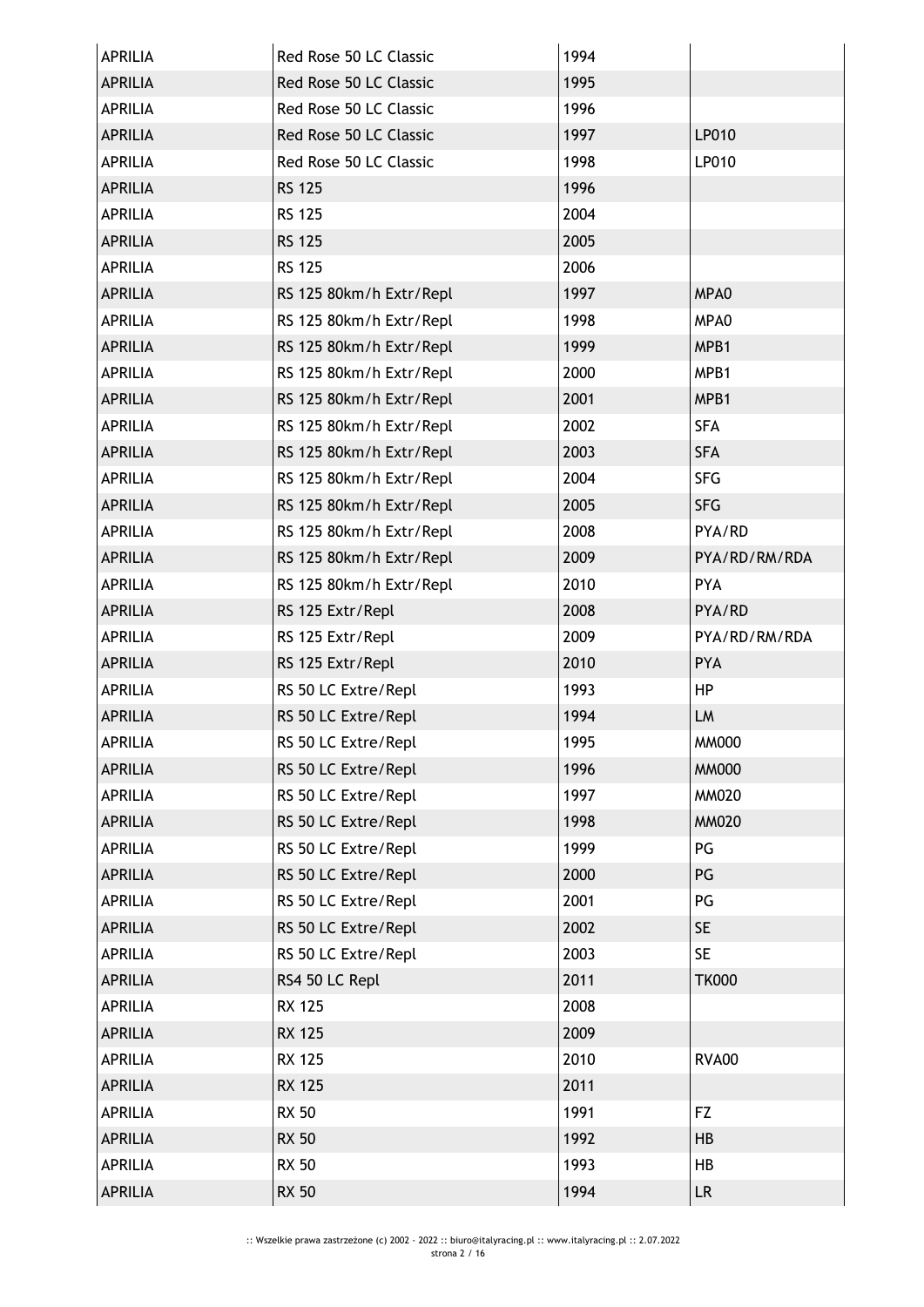| <b>APRILIA</b>        | <b>RX 50</b>          | 1995 | MU00         |
|-----------------------|-----------------------|------|--------------|
| <b>APRILIA</b>        | <b>RX 50</b>          | 1996 | <b>MU00</b>  |
| <b>APRILIA</b>        | <b>RX 50</b>          | 1997 | MU00         |
| <b>APRILIA</b>        | <b>RX 50</b>          | 1998 | <b>MU00</b>  |
| <b>APRILIA</b>        | <b>RX 50</b>          | 1999 | MU00         |
| <b>APRILIA</b>        | <b>RX 50</b>          | 2000 | MU00         |
| <b>APRILIA</b>        | <b>RX 50</b>          | 2001 | MU00         |
| <b>APRILIA</b>        | <b>RX 50</b>          | 2009 | <b>PV000</b> |
| <b>APRILIA</b>        | <b>RX 50</b>          | 2010 |              |
| <b>APRILIA</b>        | <b>RX 50</b>          | 2011 | PV           |
| <b>APRILIA</b>        | SR 125 Racing         | 1999 | PXA0         |
| <b>APRILIA</b>        | SR 125 Racing         | 2000 | PXA0         |
| <b>APRILIA</b>        | SR 125 Racing         | 2001 | PXA0         |
| <b>APRILIA</b>        | SR 125 Racing         | 2002 | PXA0         |
| <b>APRILIA</b>        | SX 125                | 2008 |              |
| <b>APRILIA</b>        | <b>SX 125</b>         | 2009 | RV000/RVA00  |
| <b>APRILIA</b>        | SX 125                | 2010 | <b>RVA00</b> |
| <b>APRILIA</b>        | SX 125                | 2011 |              |
| <b>APRILIA</b>        | <b>SX 50 SM</b>       | 2009 | <b>PVA</b>   |
| <b>APRILIA</b>        | <b>SX 50 SM</b>       | 2010 | <b>PVA</b>   |
| <b>APRILIA</b>        | <b>SX 50 SM</b>       | 2011 | PV           |
| <b>BUFFALO/QUELLE</b> | Alpino 50             | 2007 |              |
| <b>CPI</b>            | <b>GTR 50</b>         | 2007 |              |
| <b>CPI</b>            | SMX 50 Supermoto      | 2007 |              |
| <b>CPI</b>            | SMX 50 Supermoto      | 2008 |              |
| <b>CPI</b>            | SMX 50 Supermoto      | 2009 |              |
| <b>CPI</b>            | SMX 50 Supermoto      | 2010 |              |
| <b>DERBI</b>          | Atlantis 25 AC City   | 2007 | AL1AE2       |
| <b>DERBI</b>          | Atlantis 25 AC City   | 2008 | AL1AE2       |
| <b>DERBI</b>          | Atlantis 25 AC City   | 2009 | AL1AE2       |
| <b>DERBI</b>          | Atlantis 50 AC Bullet | 2007 | AL1AE2       |
| <b>DERBI</b>          | Atlantis 50 AC Bullet | 2008 | AL1AE2       |
| <b>DERBI</b>          | Atlantis 50 AC Bullet | 2009 | AL1AE2       |
| <b>DERBI</b>          | Atlantis 50 AC Bullet | 2010 | AL1AE2       |
| <b>DERBI</b>          | Atlantis 50 AC Bullet | 2011 |              |
| <b>DERBI</b>          | Atlantis 50 AC City   | 2007 | AL1AE2       |
| <b>DERBI</b>          | Atlantis 50 AC City   | 2008 | AL1AE2       |
| <b>DERBI</b>          | Atlantis 50 AC City   | 2009 | AL1AE2       |
| <b>DERBI</b>          | Atlantis 50 AC City   | 2010 | AL1AE2       |
| <b>DERBI</b>          | Atlantis 50 AC City   | 2011 |              |
| <b>DERBI</b>          | Boulevard 25 2T       | 2009 |              |
| <b>DERBI</b>          | Boulevard 25 2T       | 2010 |              |
| <b>DERBI</b>          | Boulevard 25 2T       | 2011 |              |
| <b>DERBI</b>          | Boulevard 50 2T       | 2009 |              |
|                       |                       |      |              |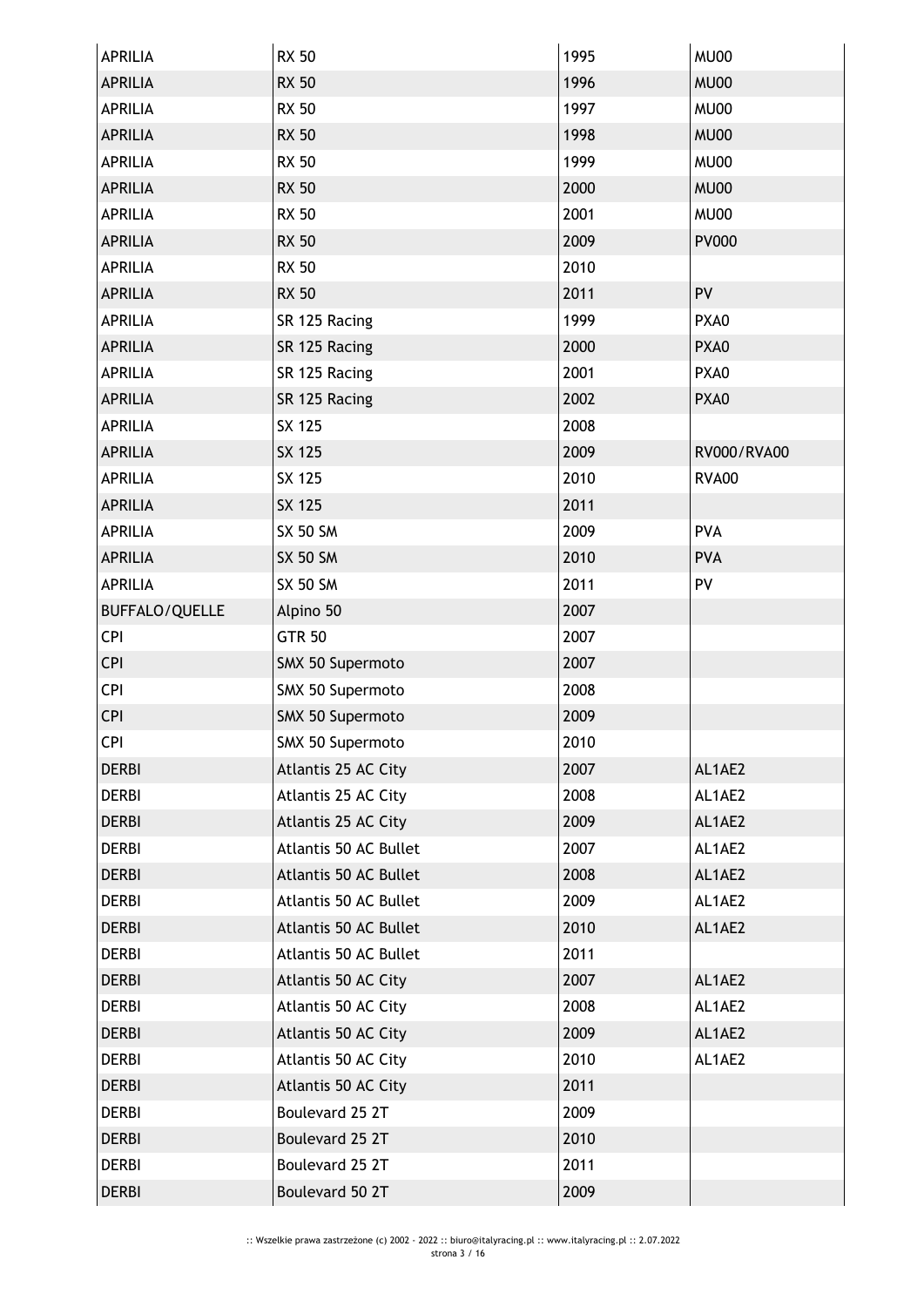| <b>DERBI</b>   | Boulevard 50 2T   | 2010 |            |
|----------------|-------------------|------|------------|
| <b>DERBI</b>   | Boulevard 50 2T   | 2011 |            |
| <b>DERBI</b>   | GPR 125 Nude      | 2004 | GS1A1B     |
| <b>DERBI</b>   | GPR 125 Nude      | 2005 | GS1A1B     |
| <b>DERBI</b>   | GPR 125 Nude      | 2006 | GS1A1B     |
| <b>DERBI</b>   | GPR 125 Nude      | 2007 | GS1A1B     |
| <b>DERBI</b>   | GPR 125 Rac2T     | 2005 | GS1A1A     |
| <b>DERBI</b>   | GPR 125 Rac2T     | 2006 | GS1A1A     |
| <b>DERBI</b>   | GPR 125 Rac2T     | 2007 | GS1A1A     |
| <b>DERBI</b>   | GPR 125 Rac2T     | 2008 | GS1A1A     |
| <b>DERBI</b>   | GPR 125 Rac2T     | 2009 | GS1A1A     |
| <b>DERBI</b>   | GPR 125 Rac2T     | 2010 | GS1A1A     |
| <b>DERBI</b>   | GPR 125 Rac2T     | 2011 |            |
| <b>GAS GAS</b> | 250               | 1996 |            |
| <b>GAS GAS</b> | 250               | 1997 |            |
| <b>GAS GAS</b> | 250 TT            | 1995 |            |
| <b>GAS GAS</b> | EC 200 2T         | 1999 |            |
| <b>GAS GAS</b> | EC 200 2T         | 2000 |            |
| <b>GAS GAS</b> | EC 200 2T         | 2001 | VTREC2001  |
| <b>GAS GAS</b> | EC 200 2T         | 2002 | VTREC2000C |
| <b>GAS GAS</b> | EC 200 2T         | 2003 | VTREC2000D |
| <b>GAS GAS</b> | EC 200 2T         | 2004 | VTREC2000E |
| <b>GAS GAS</b> | EC 200 2T         | 2005 |            |
| <b>GAS GAS</b> | EC 200 2T         | 2006 |            |
| GAS GAS        | EC 200 2T         | 2007 |            |
| <b>GAS GAS</b> | EC 200 2T         | 2008 |            |
| <b>GAS GAS</b> | EC 200 2T         | 2009 |            |
| <b>GAS GAS</b> | EC 200 2T         | 2010 |            |
| <b>GAS GAS</b> | EC 250 2T         | 1999 |            |
| <b>GAS GAS</b> | EC 250 2T         | 2000 |            |
| <b>GAS GAS</b> | EC 250 2T         | 2001 | VTREC2501  |
| <b>GAS GAS</b> | EC 250 2T         | 2002 | VTREC2500C |
| <b>GAS GAS</b> | EC 250 2T         | 2003 | VTREC2500D |
| <b>GAS GAS</b> | EC 250 2T         | 2004 | VTREC2500E |
| <b>GAS GAS</b> | EC 250 2T         | 2005 |            |
| <b>GAS GAS</b> | EC 250 2T         | 2006 |            |
| <b>GAS GAS</b> | EC 250 2T         | 2007 |            |
| <b>GAS GAS</b> | EC 250 2T         | 2008 |            |
| <b>GAS GAS</b> | EC 250 2T         | 2009 |            |
| <b>GAS GAS</b> | EC 250 2T         | 2010 |            |
| <b>GAS GAS</b> | EC 250 2T         | 2011 |            |
| <b>GAS GAS</b> | EC 250 2T E-Start | 2011 | GG-E2511-E |
| <b>GAS GAS</b> | EC 250 2T Racing  | 2008 |            |
| GAS GAS        | EC 250 2T Racing  | 2009 |            |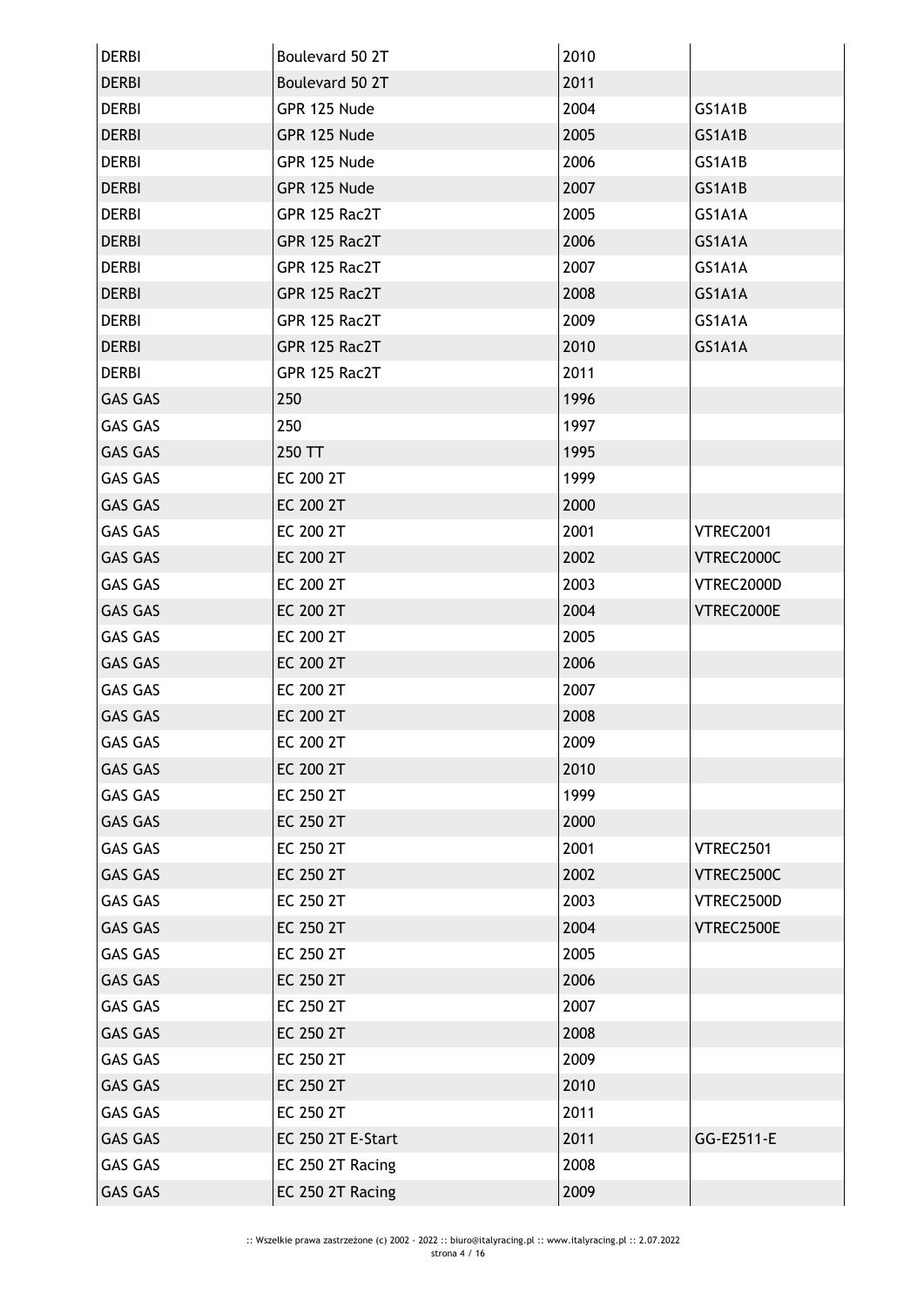| <b>GAS GAS</b> | EC 250 2T Racing           | 2010 | GG-E2510-R       |
|----------------|----------------------------|------|------------------|
| <b>GAS GAS</b> | EC 250 2T Racing           | 2011 | GG-E2511-R       |
| <b>GAS GAS</b> | EC 300 2T                  | 1999 |                  |
| <b>GAS GAS</b> | EC 300 2T                  | 2000 |                  |
| <b>GAS GAS</b> | EC 300 2T                  | 2001 | <b>VTREC3001</b> |
| <b>GAS GAS</b> | EC 300 2T                  | 2002 | VTREC3000C       |
| <b>GAS GAS</b> | EC 300 2T                  | 2003 | VTREC3000D       |
| <b>GAS GAS</b> | EC 300 2T                  | 2004 | VTREC3000E       |
| <b>GAS GAS</b> | EC 300 2T                  | 2005 |                  |
| <b>GAS GAS</b> | EC 300 2T                  | 2006 |                  |
| <b>GAS GAS</b> | EC 300 2T                  | 2007 |                  |
| <b>GAS GAS</b> | EC 300 2T                  | 2008 |                  |
| <b>GAS GAS</b> | EC 300 2T                  | 2009 |                  |
| <b>GAS GAS</b> | EC 300 2T                  | 2010 |                  |
| <b>GAS GAS</b> | EC 300 2T                  | 2011 | GG-E3011         |
| <b>GAS GAS</b> | EC 300 2T E-Start          | 2011 | GG-E3011-E       |
| <b>GAS GAS</b> | EC 300 2T Racing           | 2008 |                  |
| <b>GAS GAS</b> | EC 300 2T Racing           | 2009 |                  |
| <b>GAS GAS</b> | EC 300 2T Racing           | 2010 | GG-E3010-R       |
| <b>GAS GAS</b> | EC 300 2T Racing           | 2011 | GG-E3011-R       |
| GAS GAS        | EC 300 2T Replica Nambotin | 2010 | GG-E3010-N       |
| <b>GAS GAS</b> | EC 50 End                  | 2003 |                  |
| <b>GAS GAS</b> | EC 50 End                  | 2004 |                  |
| <b>GAS GAS</b> | EC 50 End                  | 2005 |                  |
| GAS GAS        | EC 50 End                  | 2006 |                  |
| <b>GAS GAS</b> | EC 50 End                  | 2007 |                  |
| <b>GAS GAS</b> | EC 50 Rookie               | 2001 | VTREC0501A       |
| <b>GAS GAS</b> | EC 50 Rookie               | 2002 | VTREC0500C       |
| <b>GAS GAS</b> | EC 50 Rookie               | 2003 | VTREC0500C       |
| <b>GAS GAS</b> | EC 50 Rookie               | 2004 |                  |
| <b>GAS GAS</b> | EC 50 Rookie               | 2005 |                  |
| <b>GAS GAS</b> | EC 50 Rookie               | 2006 |                  |
| <b>GAS GAS</b> | HP-Wild 300                | 2003 |                  |
| <b>GAS GAS</b> | HP-Wild 300                | 2004 |                  |
| <b>GAS GAS</b> | HP-Wild 300                | 2005 |                  |
| <b>GAS GAS</b> | MC 250 2T                  | 1998 |                  |
| <b>GAS GAS</b> | MC 250 2T                  | 1999 |                  |
| <b>GAS GAS</b> | MC 250 2T                  | 2000 |                  |
| <b>GAS GAS</b> | MC 250 2T                  | 2001 |                  |
| <b>GAS GAS</b> | MC 250 2T                  | 2002 | VTREC2500C       |
| <b>GAS GAS</b> | MC 250 2T                  | 2003 | VTREC2500D       |
| <b>GAS GAS</b> | MC 250 2T                  | 2004 | VTREC2500E       |
| <b>GAS GAS</b> | MC 250 2T                  | 2005 |                  |
| <b>GAS GAS</b> | MC 250 2T                  | 2006 |                  |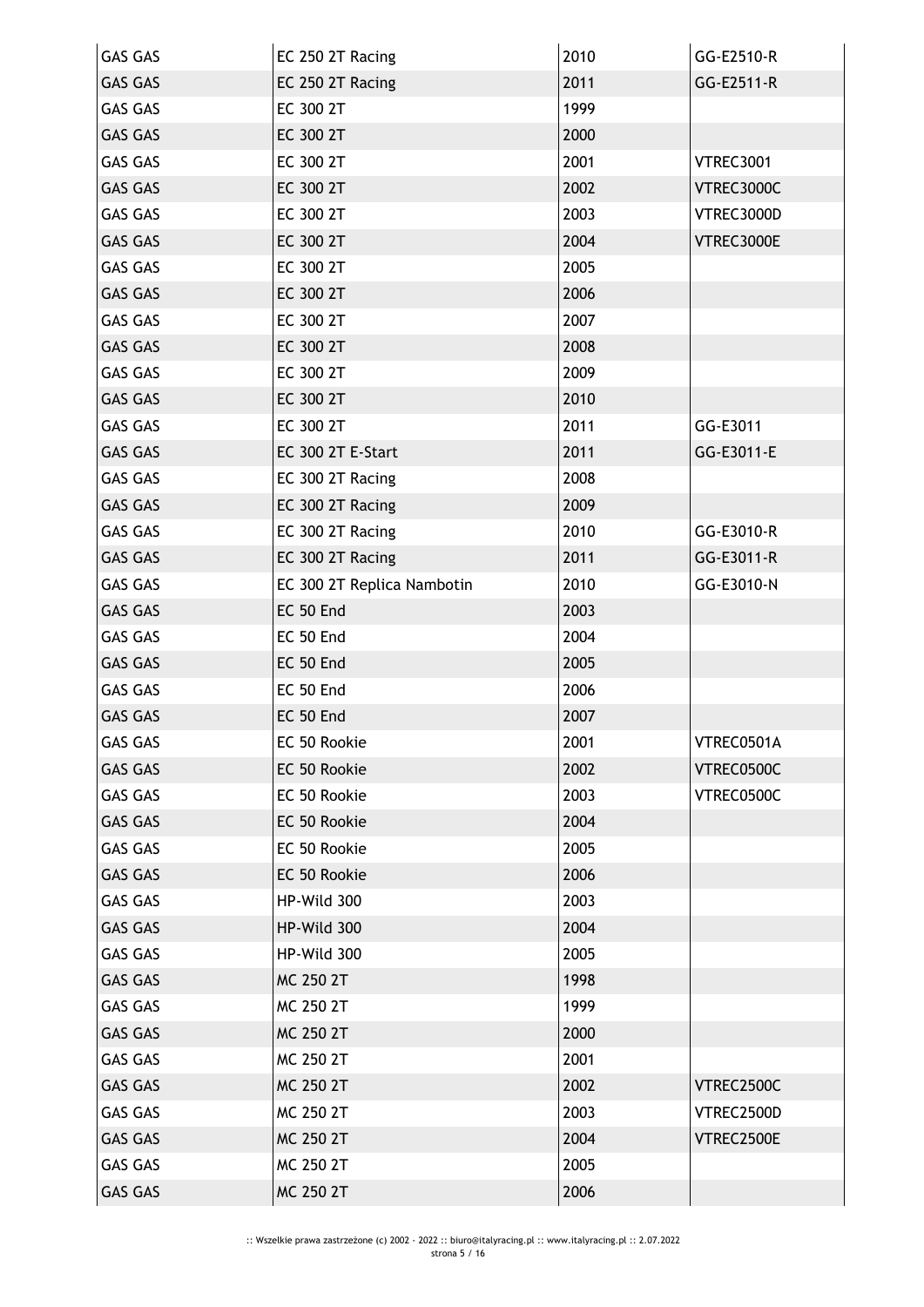| <b>GAS GAS</b>  | MC 250 2T        | 2007 |              |
|-----------------|------------------|------|--------------|
| <b>GAS GAS</b>  | <b>MC 250 2T</b> | 2008 |              |
| <b>GAS GAS</b>  | MC 250 2T        | 2009 |              |
| <b>GAS GAS</b>  | <b>SM 50</b>     | 2003 |              |
| <b>GAS GAS</b>  | SM 50            | 2004 |              |
| <b>GAS GAS</b>  | <b>SM 50</b>     | 2005 |              |
| <b>GAS GAS</b>  | <b>SM 50</b>     | 2006 |              |
| <b>GILERA</b>   | Runner SP 50 DD  | 2008 |              |
| <b>GILERA</b>   | Runner SP 50 DD  | 2009 |              |
| <b>GILERA</b>   | Runner SP 50 DD  | 2010 |              |
| <b>GILERA</b>   | Storm 50         | 2007 | ZAPC29000    |
| <b>GILERA</b>   | Storm 50         | 2008 |              |
| <b>GILERA</b>   | Storm 50         | 2009 |              |
| <b>GILERA</b>   | Storm 50         | 2010 | C29000       |
| <b>GILERA</b>   | Storm 50         | 2011 |              |
| <b>HERCULES</b> | W 2000 Wankel    | 1974 |              |
| <b>HERCULES</b> | W 2000 Wankel    | 1975 |              |
| <b>HERCULES</b> | W 2000 Wankel    | 1976 |              |
| <b>HERCULES</b> | W 2000 Wankel    | 1977 |              |
| <b>HERCULES</b> | W 2000 Wankel    | 1978 |              |
| HERCULES/SACHS  | W 2000           | 1974 |              |
| HERCULES/SACHS  | W 2000           | 1975 |              |
| HERCULES/SACHS  | W 2000           | 1976 |              |
| HERCULES/SACHS  | W 2000           | 1977 |              |
| HERCULES/SACHS  | W 2000           | 1978 |              |
| HERCULES/SACHS  | <b>XTC-N 125</b> | 1998 |              |
| HERCULES/SACHS  | <b>XTC-N 125</b> | 1999 |              |
| HERCULES/SACHS  | <b>XTC-N 125</b> | 2000 |              |
| HERCULES/SACHS  | ZZ 125           | 2001 |              |
| <b>HONDA</b>    | CJ 250 T         | 1976 | CJ250T       |
| <b>HONDA</b>    | CJ 250 T         | 1977 | CJ250T       |
| <b>HONDA</b>    | CJ 250 T         | 1978 | CJ250T       |
| <b>HONDA</b>    | CJ 250 T         | 1979 | CJ250T       |
| <b>HONDA</b>    | CJ 360 T         | 1976 | CJ360T       |
| <b>HONDA</b>    | CJ 360 T         | 1977 | CJ360T       |
| <b>HONDA</b>    | CJ 360 T         | 1978 | CJ360T       |
| <b>HONDA</b>    | CJ 360 T         | 1979 | CJ360T       |
| <b>HONDA</b>    | <b>CR 250 R</b>  | 1982 | <b>ME030</b> |
| <b>HONDA</b>    | <b>CR 250 R</b>  | 1983 | <b>ME030</b> |
| <b>HONDA</b>    | <b>CR 250 R</b>  | 1984 | <b>ME030</b> |
| <b>HONDA</b>    | <b>CR 250 R</b>  | 1985 | <b>ME030</b> |
| <b>HONDA</b>    | <b>CR 250 R</b>  | 1986 | <b>ME030</b> |
| <b>HONDA</b>    | <b>CR 250 R</b>  | 1988 | ME03         |
| <b>HONDA</b>    | <b>CR 250 R</b>  | 1989 | ME03         |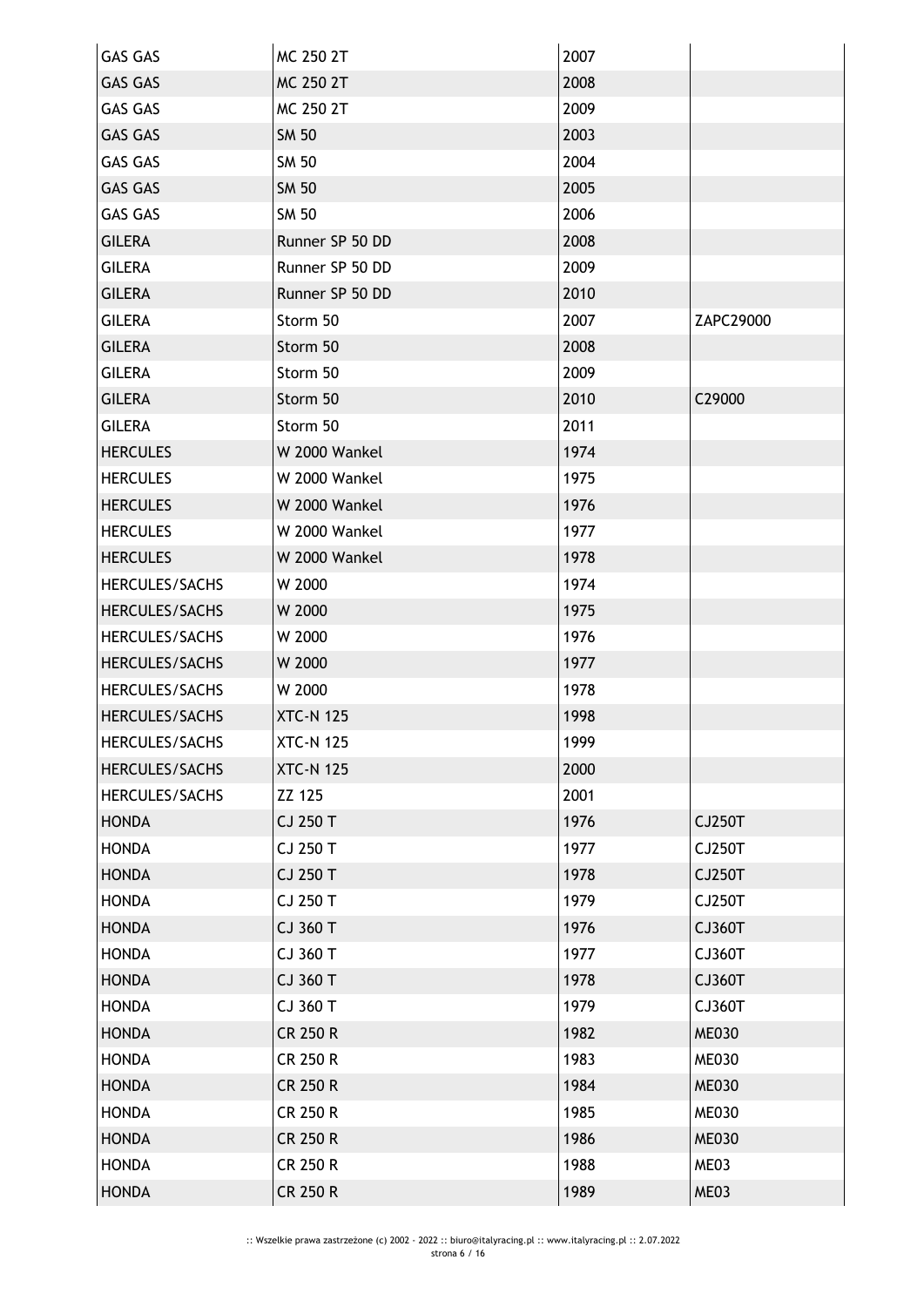| <b>HONDA</b>    | CR 250 R            | 1990 | ME03             |
|-----------------|---------------------|------|------------------|
| <b>HONDA</b>    | <b>CR 250 R</b>     | 1991 | ME03             |
| <b>HONDA</b>    | CR 250 R            | 1992 | ME03             |
| <b>HONDA</b>    | <b>CR 250 R</b>     | 1993 | ME03             |
| <b>HONDA</b>    | CR 250 R            | 1994 | ME03             |
| <b>HONDA</b>    | <b>CR 250 R</b>     | 1995 | ME03             |
| <b>HONDA</b>    | <b>CR 250 R</b>     | 1996 | ME03             |
| <b>HONDA</b>    | <b>CR 250 R</b>     | 1997 | ME03             |
| <b>HONDA</b>    | CR 250 R            | 1998 | ME03             |
| <b>HONDA</b>    | <b>CR 250 R</b>     | 1999 | ME03             |
| <b>HONDA</b>    | CR 250 R            | 2000 | ME03             |
| <b>HONDA</b>    | CR 250 R            | 2001 | ME03             |
| <b>HONDA</b>    | <b>CR 250 R</b>     | 2002 | ME03             |
| <b>HONDA</b>    | <b>CR 250 R</b>     | 2003 | ME03             |
| <b>HONDA</b>    | <b>CR 250 R</b>     | 2004 | ME03             |
| <b>HONDA</b>    | <b>CR 250 R</b>     | 2005 | ME03             |
| <b>HONDA</b>    | CR 250 R            | 2006 | ME03             |
| <b>HONDA</b>    | <b>CR 250 R</b>     | 2007 | ME03             |
| <b>HONDA</b>    | <b>CR 480 R</b>     | 1982 | <b>PE020</b>     |
| <b>HONDA</b>    | <b>CR 480 R</b>     | 1983 | <b>PE020</b>     |
| <b>HONDA</b>    | CR 500 R            | 1995 | <b>PE02</b>      |
| <b>HONDA</b>    | <b>CR 500 R</b>     | 1996 | <b>PE02</b>      |
| <b>HONDA</b>    | CR 500 R            | 1997 | <b>PE02</b>      |
| <b>HONDA</b>    | CR 500 R            | 1998 | <b>PE02</b>      |
| <b>HONDA</b>    | CR 500 R            | 1999 | <b>PE02</b>      |
| <b>HONDA</b>    | <b>CR 500 R</b>     | 2000 | <b>PE02</b>      |
| <b>HONDA</b>    | CR 500 R            | 2001 | <b>PE02</b>      |
| <b>HONDA</b>    | FES 125 Pantheon    | 1998 | JF <sub>05</sub> |
| <b>HONDA</b>    | FES 125 Pantheon    | 1999 | JF05             |
| <b>HONDA</b>    | FES 125 Pantheon    | 2000 | JF05             |
| <b>HONDA</b>    | FES 125 Pantheon    | 2001 | JF05             |
| <b>HONDA</b>    | FES 125 Pantheon    | 2002 | <b>JF05</b>      |
| Husqvarna       | <b>CR 250</b>       | 2001 |                  |
| Husqvarna       | <b>CR 250</b>       | 2002 |                  |
| Husqvarna       | <b>CR 250</b>       | 2003 |                  |
| Husqvarna       | <b>CR 250</b>       | 2004 |                  |
| Husqvarna       | <b>CR 250</b>       | 2005 |                  |
| <b>KAWASAKI</b> | GPZ 1100 A Uni Trak | 1983 | ZXT10A           |
| KAWASAKI        | GPZ 1100 A Uni Trak | 1984 | ZXT10A           |
| <b>KAWASAKI</b> | GPZ 1100 A Uni Trak | 1985 | ZXT10A           |
| <b>KAWASAKI</b> | GPZ 1100 B          | 1981 | KZT10B           |
| KAWASAKI        | GPZ 1100 B          | 1982 | KZT10B           |
| <b>KAWASAKI</b> | GT 750 P            | 1982 | <b>KZ750P</b>    |
| KAWASAKI        | GT 750 P            | 1983 | <b>KZ750P</b>    |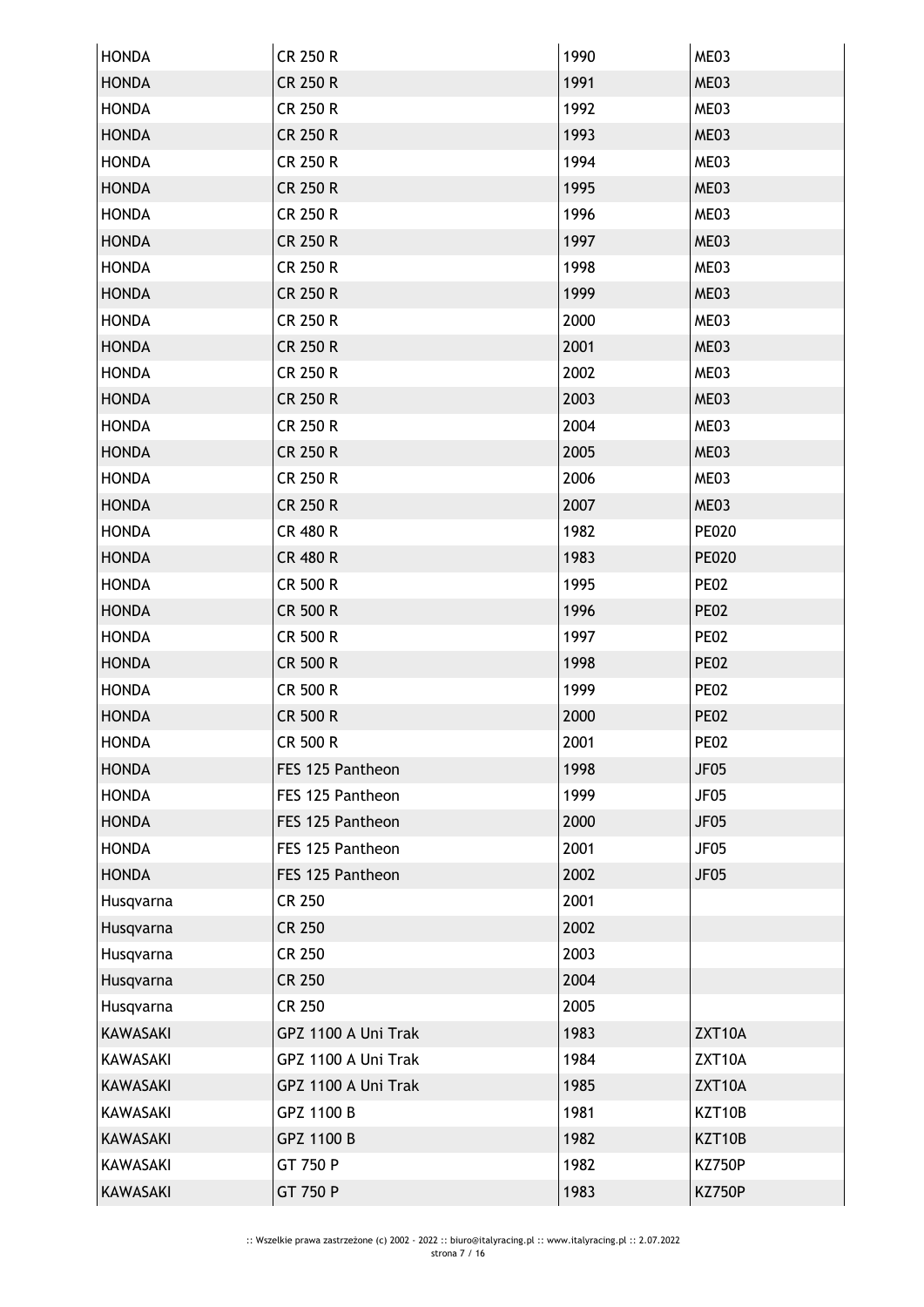| KAWASAKI        | GT 750 P         | 1984 | <b>KZ750P</b> |
|-----------------|------------------|------|---------------|
| <b>KAWASAKI</b> | GT 750 P         | 1985 | <b>KZ750P</b> |
| <b>KAWASAKI</b> | <b>KMX 125 B</b> | 1991 | <b>MX125B</b> |
| <b>KAWASAKI</b> | <b>KMX 125 B</b> | 1992 | <b>MX125B</b> |
| <b>KAWASAKI</b> | <b>KMX 125 B</b> | 1993 | <b>MX125B</b> |
| <b>KAWASAKI</b> | <b>KMX 125 B</b> | 1994 | <b>MX125B</b> |
| KAWASAKI        | <b>KMX 125 B</b> | 1995 | <b>MX125B</b> |
| <b>KAWASAKI</b> | <b>KMX 125 B</b> | 1996 | <b>MX125B</b> |
| <b>KAWASAKI</b> | <b>KMX 125 B</b> | 1997 | <b>MX125B</b> |
| <b>KAWASAKI</b> | <b>KMX 125 B</b> | 1998 | <b>MX125B</b> |
| <b>KAWASAKI</b> | <b>KMX 125 B</b> | 1999 | <b>MX125B</b> |
| <b>KAWASAKI</b> | <b>KMX 125 B</b> | 2000 | <b>MX125B</b> |
| <b>KAWASAKI</b> | <b>KMX 125 B</b> | 2001 | <b>MX125B</b> |
| <b>KAWASAKI</b> | <b>KMX 125 B</b> | 2002 | <b>MX125B</b> |
| <b>KAWASAKI</b> | <b>KMX 125 B</b> | 2003 | <b>MX125B</b> |
| <b>KAWASAKI</b> | KX 250           | 1997 |               |
| KAWASAKI        | KX 250           | 1998 |               |
| <b>KAWASAKI</b> | KX 250           | 1999 |               |
| <b>KAWASAKI</b> | KX 250           | 2000 |               |
| <b>KAWASAKI</b> | <b>KX 250</b>    | 2001 |               |
| KAWASAKI        | KX 250           | 2002 |               |
| <b>KAWASAKI</b> | <b>KX 250</b>    | 2003 |               |
| <b>KAWASAKI</b> | KX 250 F 4T      | 2004 | <b>KX250N</b> |
| <b>KAWASAKI</b> | KX 250 F 4T      | 2005 | <b>KX250N</b> |
| KAWASAKI        | KX 500           | 1993 |               |
| <b>KAWASAKI</b> | KX 500           | 1994 |               |
| KAWASAKI        | KX 500           | 1995 |               |
| <b>KAWASAKI</b> | KX 500           | 1996 |               |
| KAWASAKI        | KX 500           | 1997 |               |
| <b>KAWASAKI</b> | KX 500           | 1998 |               |
| KAWASAKI        | KX 500           | 1999 |               |
| <b>KAWASAKI</b> | <b>KX 500</b>    | 2000 |               |
| <b>KAWASAKI</b> | KX 500           | 2001 |               |
| <b>KAWASAKI</b> | <b>KX 500</b>    | 2002 |               |
| KAWASAKI        | KX 500           | 2003 |               |
| <b>KAWASAKI</b> | Z 1000 J         | 1981 | KZCJ1BA       |
| <b>KAWASAKI</b> | Z 1000 J         | 1982 | KZT00J        |
| <b>KAWASAKI</b> | Z 1000 K LTD     | 1981 | KZCK1BA       |
| <b>KAWASAKI</b> | Z 1000 R2        | 1983 | KZT00R        |
| <b>KAWASAKI</b> | Z 1100 GP B      | 1981 | KZT10B        |
| <b>KAWASAKI</b> | Z 1100 GP B      | 1982 | KZT10B        |
| <b>KAWASAKI</b> | Z 1100 ST        | 1981 | KZT10A        |
| KAWASAKI        | Z 1100 ST        | 1982 | KZT10A        |
| <b>KAWASAKI</b> | Z 1100 ST        | 1983 | KZT10A        |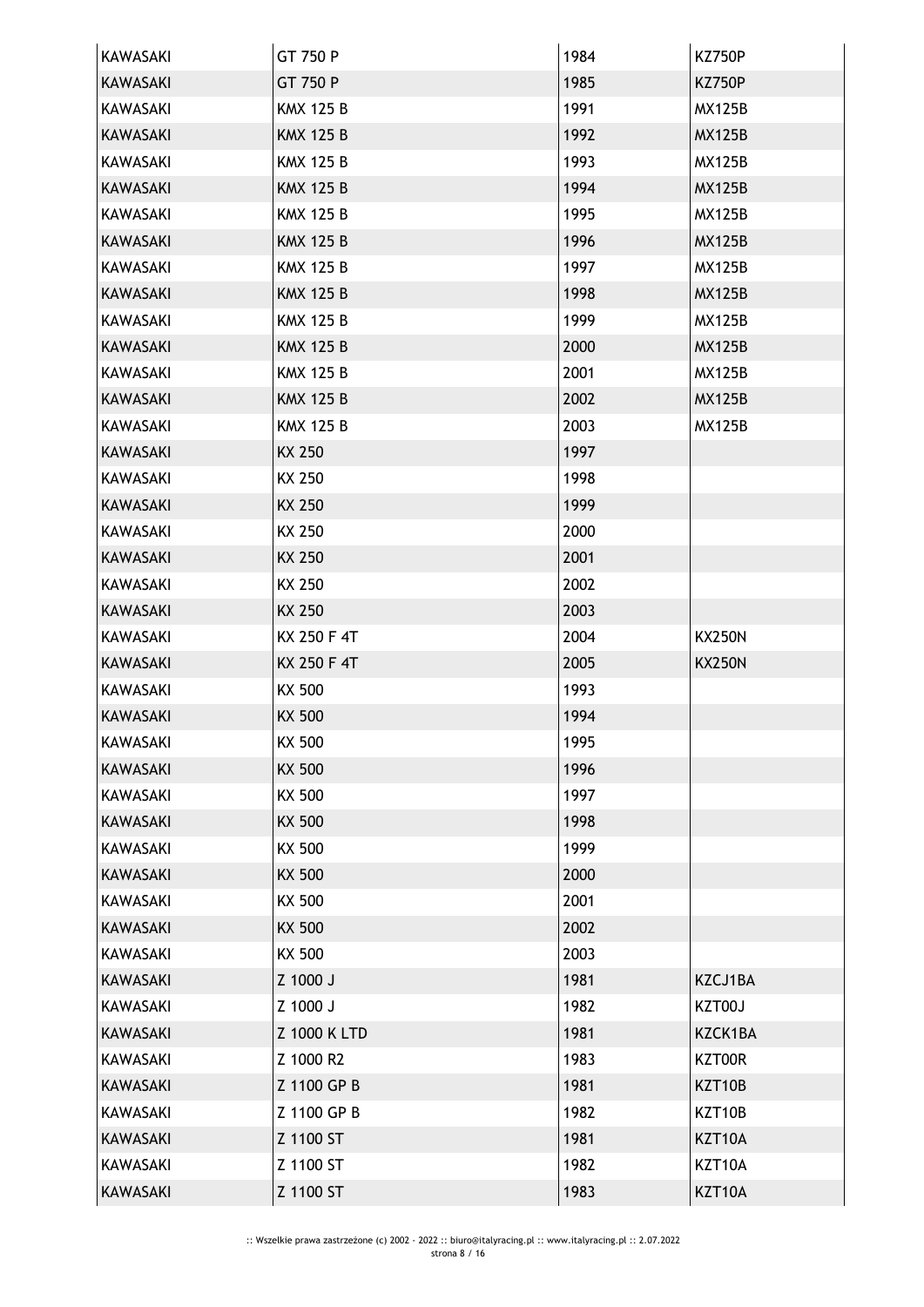| KAWASAKI          | Z 650 F             | 1982 | <b>KZ650F</b> |
|-------------------|---------------------|------|---------------|
| <b>KAWASAKI</b>   | Z 650 F             | 1983 | <b>KZ650F</b> |
| <b>KAWASAKI</b>   | Z 750 E             | 1980 | <b>KZ750E</b> |
| <b>KAWASAKI</b>   | Z 750 GP A Uni Trak | 1983 | <b>ZX750A</b> |
| KAWASAKI          | Z 750 GP A Uni Trak | 1984 | <b>ZX750A</b> |
| <b>KAWASAKI</b>   | Z 750 GP R          | 1982 | <b>KZ750R</b> |
| KAWASAKI          | Z 750 H Ltd 4Zyl    | 1980 | <b>KZ750H</b> |
| <b>KAWASAKI</b>   | Z 750 H Ltd 4Zyl    | 1981 | <b>KZ750H</b> |
| <b>KAWASAKI</b>   | Z 750 H Ltd 4Zyl    | 1982 | <b>KZ750H</b> |
| <b>KAWASAKI</b>   | Z 750 L Sport       | 1980 | <b>KZ750E</b> |
| KAWASAKI          | Z 750 L Sport       | 1981 | <b>KZ750E</b> |
| KAWASAKI          | Z 750 L Sport       | 1982 |               |
| KAWASAKI          | Z 750 L Sport       | 1983 | <b>KZ750R</b> |
| <b>KAWASAKI</b>   | Z 750 L Sport       | 1984 |               |
| <b>KEEWAY</b>     | X-Ray 50            | 2007 | EXRY005001    |
| <b>KEEWAY</b>     | $X-Ray$ 50          | 2008 | EXRY005001    |
| <b>KEEWAY</b>     | X-Ray 50 SM         | 2007 | EXRY005001    |
| <b>KEEWAY</b>     | X-Ray 50 SM         | 2008 | EXRY005001    |
| <b>KTM</b>        | <b>EGS 200</b>      | 1998 |               |
| <b>KTM</b>        | <b>EGS 200</b>      | 1999 |               |
| <b>KTM</b>        | <b>EXC 200</b>      | 1998 |               |
| <b>KTM</b>        | <b>EXC 200</b>      | 1999 | 2T-200        |
| <b>KTM</b>        | <b>EXC 200</b>      | 2002 | 2T-200        |
| <b>KTM</b>        | <b>EXC 200</b>      | 2003 | 2T-200        |
| <b>KTM</b>        | <b>EXC 200</b>      | 2004 |               |
| <b>KTM</b>        | <b>EXC 200</b>      | 2005 |               |
| <b>KTM</b>        | <b>EXC 200</b>      | 2006 |               |
| <b>KTM</b>        | Sting 125           | 1998 | 125LC2        |
| <b>KTM</b>        | Sting 125           | 1999 | 125LC2        |
| <b>KTM</b>        | Sting 125           | 2000 | 125LC2        |
| <b>KTM</b>        | <b>Sting 125 2T</b> | 1997 |               |
| <b>KTM</b>        | <b>Sting 125 2T</b> | 1998 |               |
| <b>KTM</b>        | <b>Sting 125 2T</b> | 1999 |               |
| <b>KTM</b>        | <b>Sting 125 2T</b> | 2000 |               |
| <b>KTM</b>        | SX 125              | 2001 |               |
| <b>KTM</b>        | SX 250              | 1996 |               |
| <b>KTM</b>        | SX 360              | 1996 |               |
| <b>MOTO GUZZI</b> | Breva 750 ie        | 2003 | LLG00         |
| <b>MOTO GUZZI</b> | Breva 750 ie        | 2004 | LLG00         |
| <b>MOTO GUZZI</b> | Breva 750 ie        | 2005 | LLG00         |
| <b>MOTO GUZZI</b> | Breva 750 ie        | 2006 | LLG00         |
| <b>MOTO GUZZI</b> | Breva 750 ie        | 2007 | LLG00         |
| <b>MOTO GUZZI</b> | Breva 750 ie        | 2008 | LLG00         |
| <b>MOTO GUZZI</b> | Breva 750 ie        | 2009 |               |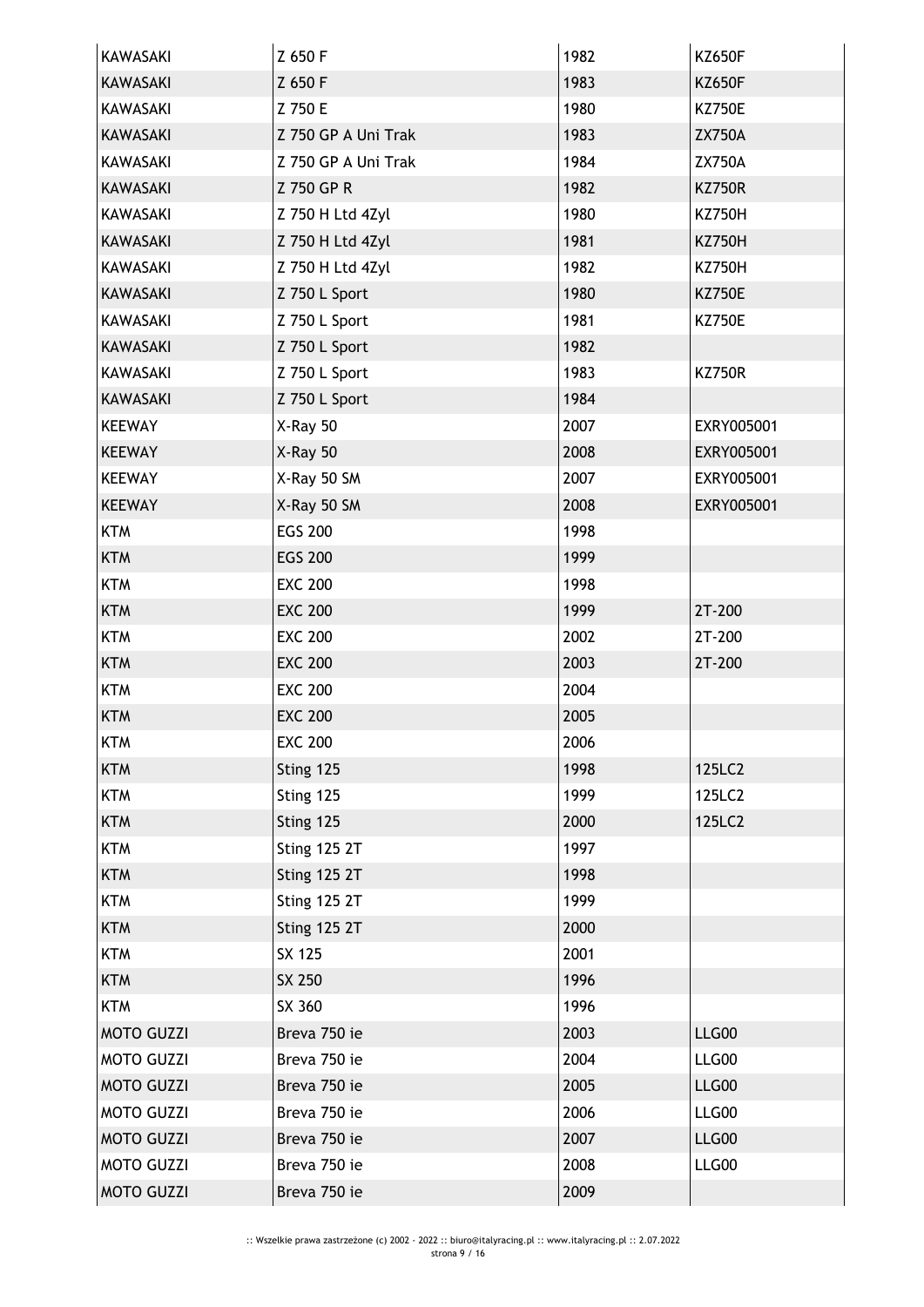| <b>MOTO GUZZI</b> | Breva 750 ie               | 2010 | LLG00     |
|-------------------|----------------------------|------|-----------|
| <b>MOTO GUZZI</b> | Breva 750 ie               | 2011 |           |
| <b>MOTO GUZZI</b> | Breva 750 ie Tour          | 2006 | LLG00     |
| <b>MOTO GUZZI</b> | Breva 750 ie Tour          | 2007 | LLG00     |
| <b>MOTO GUZZI</b> | Breva 750 ie Tour          | 2008 | LLG00     |
| <b>MOTO GUZZI</b> | Nevada 750                 | 1998 |           |
| <b>MOTO GUZZI</b> | Nevada 750                 | 1999 | <b>LK</b> |
| <b>MOTO GUZZI</b> | Nevada 750                 | 2000 |           |
| <b>MOTO GUZZI</b> | Nevada 750                 | 2001 |           |
| <b>MOTO GUZZI</b> | Nevada 750                 | 2002 |           |
| <b>MOTO GUZZI</b> | Nevada 750                 | 2003 | <b>LK</b> |
| <b>MOTO GUZZI</b> | Nevada 750                 | 2004 | <b>LK</b> |
| <b>MOTO GUZZI</b> | Nevada 750 Club            | 1998 | LF        |
| <b>MOTO GUZZI</b> | Nevada 750 Club            | 1999 | LF        |
| <b>MOTO GUZZI</b> | Nevada 750 Club            | 2000 | LK        |
| <b>MOTO GUZZI</b> | Nevada 750 Club            | 2001 | LK        |
| <b>MOTO GUZZI</b> | Nevada 750 Club            | 2002 | <b>LK</b> |
| <b>MOTO GUZZI</b> | Nevada 750 Club            | 2003 |           |
| <b>MOTO GUZZI</b> | Nevada 750 Club            | 2004 |           |
| <b>MOTO GUZZI</b> | Nevada 750 ie Classic      | 2004 | LME00     |
| <b>MOTO GUZZI</b> | Nevada 750 ie Classic      | 2005 | LME00     |
| <b>MOTO GUZZI</b> | Nevada 750 ie Classic      | 2006 | LME00     |
| <b>MOTO GUZZI</b> | Nevada 750 je Classic      | 2007 | LME00     |
| <b>MOTO GUZZI</b> | Nevada 750 ie Classic      | 2008 | LME00     |
| <b>MOTO GUZZI</b> | Nevada 750 ie Classic      | 2009 | LMG00     |
| <b>MOTO GUZZI</b> | Nevada 750 ie Classic      | 2010 | LMG00     |
| <b>MOTO GUZZI</b> | Nevada 750 ie Classic      | 2011 |           |
| <b>MOTO GUZZI</b> | Nevada 750 ie Touring      | 2006 | LME00     |
| <b>MOTO GUZZI</b> | Nevada 750 ie Touring      | 2007 | LME00     |
| <b>MOTO GUZZI</b> | Nevada 750 ie Touring      | 2008 | LME00     |
| <b>MOTO GUZZI</b> | Nevada 750 NT Nuovo Tipo   | 1994 | <b>LF</b> |
| <b>MOTO GUZZI</b> | Nevada 750 NT Nuovo Tipo   | 1995 | LF        |
| <b>MOTO GUZZI</b> | Nevada 750 NT Nuovo Tipo   | 1996 | LF        |
| <b>MOTO GUZZI</b> | Nevada 750 NT Nuovo Tipo   | 1997 | LF        |
| <b>MOTO GUZZI</b> | Nevada 750 VT Vecchio Tipo | 1989 | LF        |
| <b>MOTO GUZZI</b> | Nevada 750 VT Vecchio Tipo | 1990 | LF        |
| <b>MOTO GUZZI</b> | Nevada 750 VT Vecchio Tipo | 1991 | LF        |
| <b>MOTO GUZZI</b> | Nevada 750 VT Vecchio Tipo | 1992 | LF        |
| <b>MOTO GUZZI</b> | Nevada 750 VT Vecchio Tipo | 1993 | LF        |
| <b>MOTO GUZZI</b> | Nevada 750 VT Vecchio Tipo | 1994 | LF        |
| <b>MOTO GUZZI</b> | V 750 ie                   | 2003 |           |
| <b>MOTO GUZZI</b> | V 750 ie                   | 2004 |           |
| <b>MOTO GUZZI</b> | V 750 ie                   | 2005 |           |
| <b>MOTO GUZZI</b> | V 750 ie                   | 2006 |           |
|                   |                            |      |           |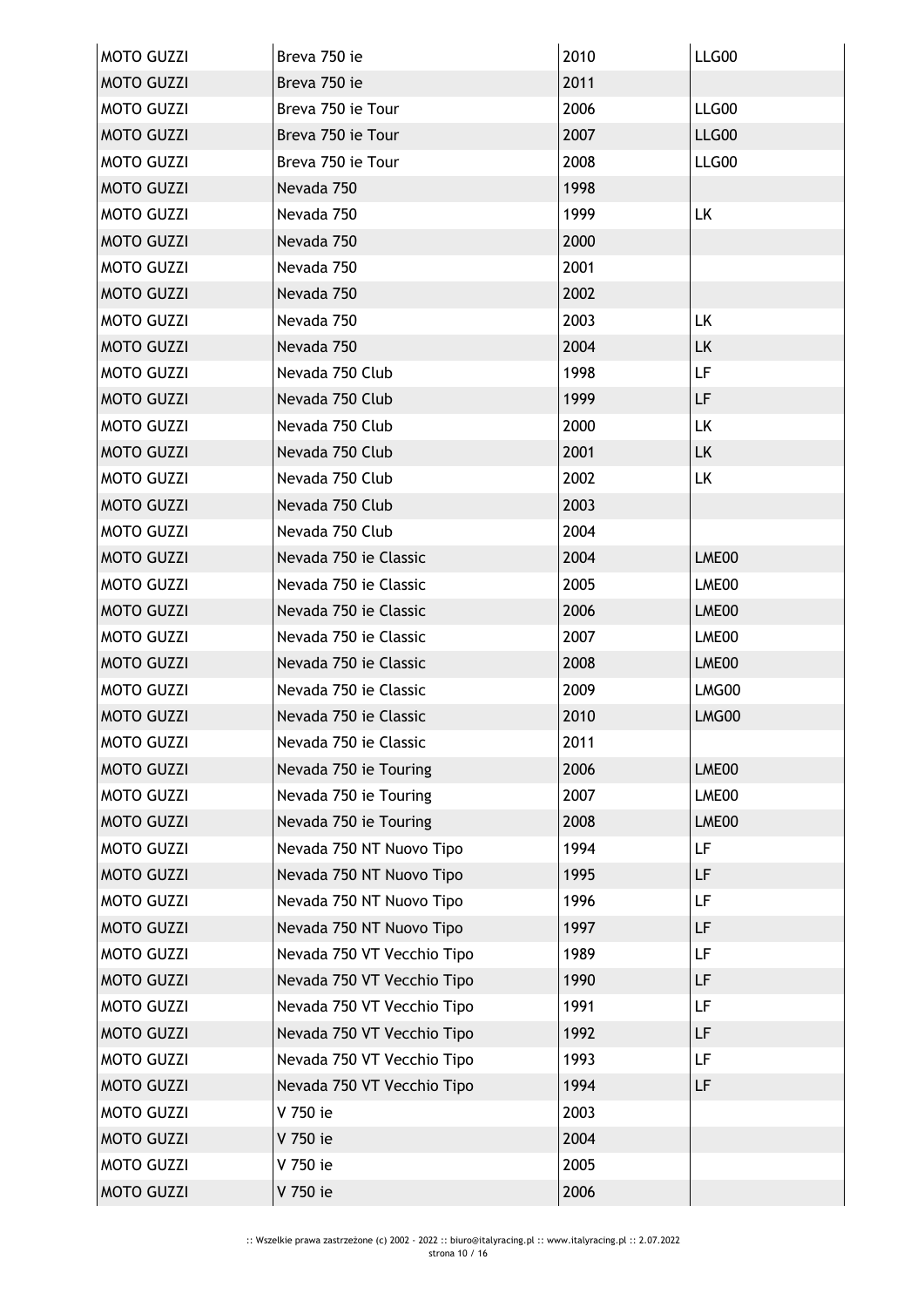| <b>MOTO GUZZI</b> | V 750 ie Breva              | 2003 | LL               |
|-------------------|-----------------------------|------|------------------|
| <b>MOTO GUZZI</b> | V7 750 Cafe Classic         | 2009 | <b>LWA00</b>     |
| <b>MOTO GUZZI</b> | V7 750 Cafe Classic         | 2010 | LWA00            |
| <b>MOTO GUZZI</b> | V7 750 Cafe Classic         | 2011 |                  |
| <b>MOTO GUZZI</b> | V7 750 Classic              | 2008 | LW000/C00/J00    |
| <b>MOTO GUZZI</b> | V7 750 Classic              | 2009 | LW000/C00/J00    |
| <b>MOTO GUZZI</b> | V7 750 Classic              | 2010 | LW000/C00/J00    |
| <b>MOTO GUZZI</b> | V7 750 Classic              | 2011 | LW000/C00/J00    |
| <b>MOTO GUZZI</b> | <b>V7 750 Racer</b>         | 2011 | LWB00            |
| <b>MOTO GUZZI</b> | V75 750 SP                  | 1989 | <b>LT</b>        |
| <b>MOTO GUZZI</b> | V75 750 SP                  | 1990 | LT.              |
| <b>MOTO GUZZI</b> | V75 750 SP                  | 1991 | LT               |
| <b>MOTO GUZZI</b> | V75 750 SP                  | 1992 | LT               |
| <b>MOTO GUZZI</b> | V75 750 SP                  | 1993 | LT.              |
| <b>MOTO GUZZI</b> | V75 750 SP                  | 1994 | LT               |
| <b>MOTO GUZZI</b> | V75 750 SP                  | 1995 | <b>LT</b>        |
| <b>MOTO GUZZI</b> | V75 750 SP                  | 1996 | LT               |
| <b>MOTO GUZZI</b> | V75 750 Strada              | 1994 | <b>LT</b>        |
| <b>MOTO GUZZI</b> | V75 750 Strada              | 1995 | LT               |
| <b>MOTO GUZZI</b> | V75 750 Strada              | 1996 | LT.              |
| <b>MOTO GUZZI</b> | V75 750 Targa               | 1991 | LT               |
| <b>MOTO GUZZI</b> | V75 750 Targa               | 1992 | LT               |
| PEUGEOT           | Elyseo 100                  | 1998 | G <sub>2</sub> A |
| <b>PEUGEOT</b>    | Elyseo 100                  | 1999 | G <sub>2</sub> A |
| <b>PEUGEOT</b>    | Elyseo 100                  | 2000 | G <sub>2</sub> A |
| <b>PEUGEOT</b>    | Elyseo 100                  | 2001 | G <sub>2</sub> A |
| <b>PEUGEOT</b>    | Elystar 125                 | 2006 |                  |
| <b>PEUGEOT</b>    | Elystar 125 ABS             | 2005 |                  |
| <b>PEUGEOT</b>    | Elystar 125 Advant          | 2004 | VGA H2AB         |
| <b>PEUGEOT</b>    | Elystar 125 Advant          | 2005 | VGA H2AB         |
| <b>PEUGEOT</b>    | Elystar 125 Advant          | 2006 | VGA H2AB         |
| <b>PEUGEOT</b>    | Speedfight 100              | 1997 | S <sub>2</sub> A |
| <b>PEUGEOT</b>    | Speedfight 100              | 1998 | S <sub>2</sub> A |
| <b>PEUGEOT</b>    | Speedfight 100              | 1999 | S2A              |
| <b>PEUGEOT</b>    | Speedfight 100              | 2000 | S <sub>2</sub> A |
| <b>PEUGEOT</b>    | Speedfight II 100           | 2001 | S <sub>2</sub> A |
| <b>PEUGEOT</b>    | Speedfight II 100           | 2002 | S <sub>2</sub> A |
| <b>PEUGEOT</b>    | Speedfight II 100           | 2003 |                  |
| <b>PEUGEOT</b>    | Speedfight II 100           | 2004 |                  |
| <b>PEUGEOT</b>    | Speedfight II 100           | 2005 |                  |
| <b>PEUGEOT</b>    | Speedfight II 100           | 2006 |                  |
| <b>PEUGEOT</b>    | Speedfight II 100           | 2007 | S2ABL            |
| <b>PEUGEOT</b>    | Speedfight II 100 Rally     | 2006 |                  |
| <b>PEUGEOT</b>    | Speedfight II 100 SilvSport | 2005 | S2ABL            |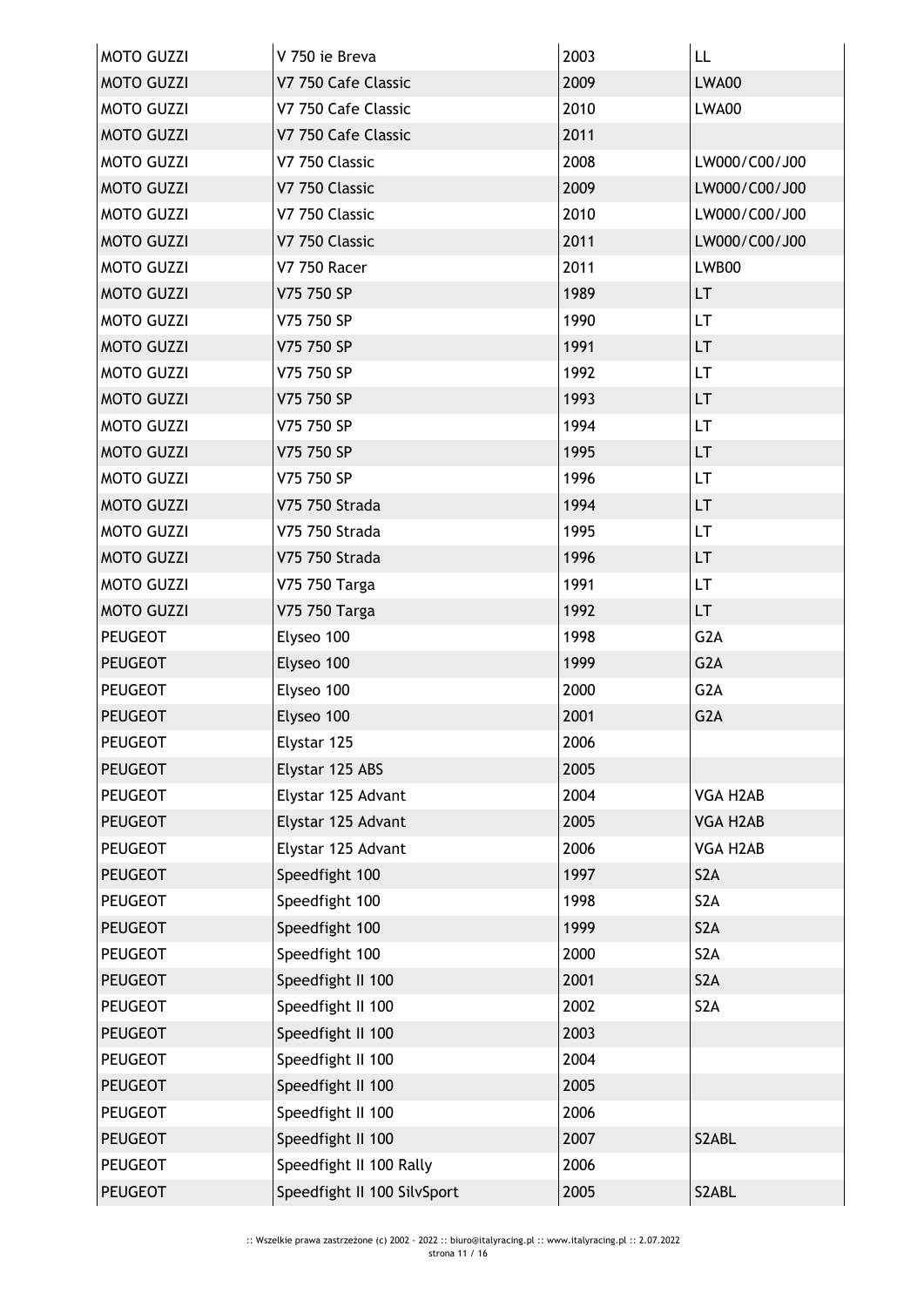| <b>PEUGEOT</b> | Speedfight II 100 SilvSport | 2006 | S2ABL              |
|----------------|-----------------------------|------|--------------------|
| <b>PEUGEOT</b> | Speedfight II 100 WRC       | 2004 |                    |
| <b>PEUGEOT</b> | Speedfight II 100 WRC       | 2005 | S2ABL              |
| <b>PEUGEOT</b> | Speedfight II 100 X-Race    | 2003 |                    |
| <b>PEUGEOT</b> | Speedfight II 100 Xrace     | 2002 | S2ABK              |
| <b>PEUGEOT</b> | Speedfight II 100 Xrace     | 2003 | S2ABK              |
| <b>PEUGEOT</b> | SV 100                      | 1998 | F121               |
| <b>PEUGEOT</b> | Trekker 100 Road            | 1998 | S2AA0000           |
| PEUGEOT        | Trekker 100 Road            | 1999 | S2AA0000           |
| <b>PEUGEOT</b> | Trekker 100 Road            | 2000 | S2AA0000           |
| <b>PEUGEOT</b> | Trekker 100 Road            | 2001 | S2AA0000           |
| <b>PEUGEOT</b> | Trekker Road 100            | 1998 | S <sub>2</sub> A   |
| <b>PEUGEOT</b> | Trekker Road 100            | 1999 | S <sub>2</sub> A   |
| <b>PEUGEOT</b> | Trekker Road 100            | 2000 | S <sub>2</sub> A   |
| <b>PEUGEOT</b> | Vivacity 100                | 1999 | S <sub>2</sub> A   |
| <b>PEUGEOT</b> | Vivacity 100                | 2000 | S <sub>2</sub> A   |
| <b>PEUGEOT</b> | Vivacity 100                | 2001 | S <sub>2</sub> A   |
| <b>PEUGEOT</b> | Vivacity 100                | 2002 | S <sub>2</sub> A   |
| <b>PEUGEOT</b> | Vivacity 100                | 2003 |                    |
| <b>PEUGEOT</b> | Vivacity 100                | 2004 |                    |
| PEUGEOT        | Vivacity 100                | 2005 |                    |
| <b>PEUGEOT</b> | Vivacity 100                | 2006 |                    |
| PEUGEOT        | <b>XP6 50 End</b>           | 2008 | FU1CE2             |
| <b>PEUGEOT</b> | <b>XP6 50 End</b>           | 2009 | VGA FU1CE2, CP2    |
| PEUGEOT        | <b>XP6 50 End</b>           | 2010 | FU1CP2             |
| <b>PEUGEOT</b> | <b>XP6 50 End</b>           | 2011 | FU1CP2             |
| <b>PEUGEOT</b> | XP6 50 SM                   | 2008 | VGA FU1CE2, CP2    |
| <b>PEUGEOT</b> | <b>XP6 50 SM</b>            | 2009 | VGA FU1CE2, CP2    |
| <b>PEUGEOT</b> | <b>XP6 50 SM</b>            | 2010 | FU1CP2             |
| <b>PEUGEOT</b> | <b>XP6 50 SM</b>            | 2011 | FU1CP2             |
| <b>PEUGEOT</b> | XPS 50 End                  | 2007 | VGA DV0CE2, DV1CE2 |
| <b>PEUGEOT</b> | XPS 50 End                  | 2008 | VGA DV0CE2, DV1CE2 |
| <b>PEUGEOT</b> | XPS 50 End                  | 2009 | VGA DV0CE2, DV1CE2 |
| <b>PEUGEOT</b> | XPS 50 End                  | 2010 |                    |
| <b>PEUGEOT</b> | XPS 50 End                  | 2011 |                    |
| <b>PEUGEOT</b> | <b>XPS 50 SM</b>            | 2007 | VGA DV0CE2, DV1CE2 |
| <b>PEUGEOT</b> | <b>XPS 50 SM</b>            | 2008 | VGA DV0CE2, DV1CE2 |
| <b>PEUGEOT</b> | <b>XPS 50 SM</b>            | 2009 | VGA DV0CE2, DV1CE2 |
| <b>PEUGEOT</b> | <b>XPS 50 SM</b>            | 2010 |                    |
| <b>PEUGEOT</b> | <b>XPS 50 SM</b>            | 2011 |                    |
| <b>PEUGEOT</b> | XPS 50 Street               | 2007 | VGA DV0CE2, DV1CE2 |
| <b>PEUGEOT</b> | XPS 50 Street               | 2008 | VGA DV0CE2, DV1CE2 |
| <b>PEUGEOT</b> | XPS 50 Street               | 2009 | VGA DV0CE2, DV1CE2 |
| PIAGGIO/VESPA  | Cosa 200                    | 1988 | VSR1T              |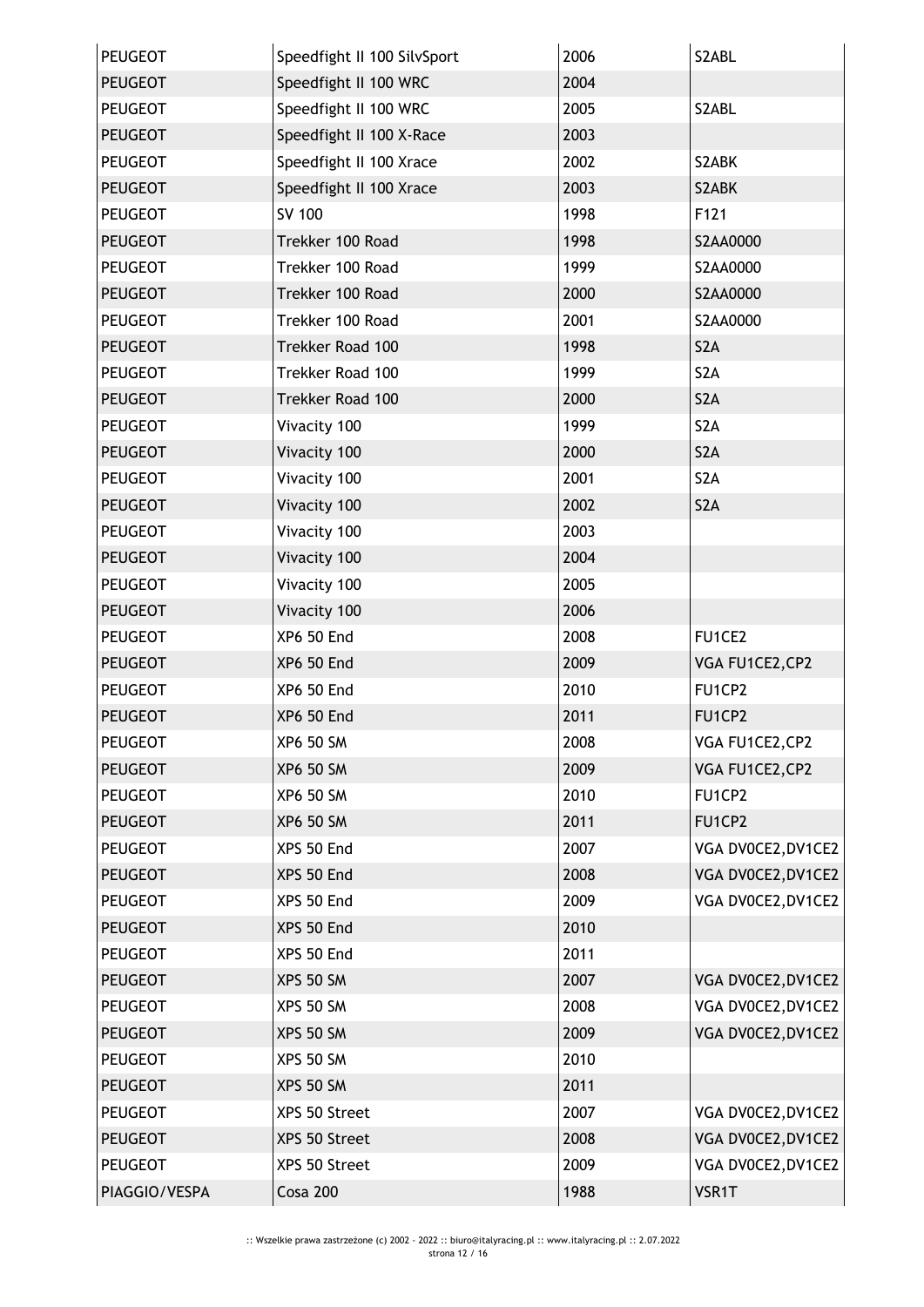| PIAGGIO/VESPA | Cosa 200                     | 1989 | VSR1T     |
|---------------|------------------------------|------|-----------|
| PIAGGIO/VESPA | Cosa 200                     | 1990 | VSR1T     |
| PIAGGIO/VESPA | Cosa 200                     | 1991 | VSR1T     |
| PIAGGIO/VESPA | Cosa 200 E-Start             | 1988 | VSR1T     |
| PIAGGIO/VESPA | Cosa 200 E-Start             | 1989 | VSR1T     |
| PIAGGIO/VESPA | Cosa 200 E-Start             | 1990 | VSR1T     |
| PIAGGIO/VESPA | Cosa 200 E-Start             | 1991 | VSR1T     |
| PIAGGIO/VESPA | Cosa 200 FL                  | 1991 | VSR1T     |
| PIAGGIO/VESPA | Cosa 200 FL                  | 1992 | VSR1T     |
| PIAGGIO/VESPA | Cosa 200 FL                  | 1993 | VSR1T     |
| PIAGGIO/VESPA | Cosa 200 FL                  | 1994 | VSR1T     |
| PIAGGIO/VESPA | Cosa 200 FL                  | 1995 | VSR1T     |
| PIAGGIO/VESPA | Cosa 200 FL                  | 1996 | VSR1T     |
| PIAGGIO/VESPA | Cosa 200 FL E-Start          | 1991 | VSR1T     |
| PIAGGIO/VESPA | Cosa 200 FL E-Start          | 1992 | VSR1T     |
| PIAGGIO/VESPA | Cosa 200 FL E-Start          | 1993 | VSR1T     |
| PIAGGIO/VESPA | Cosa 200 FL E-Start          | 1994 | VSR1T     |
| PIAGGIO/VESPA | Cosa 200 FL E-Start          | 1995 | VSR1T     |
| PIAGGIO/VESPA | Cosa 200 FL E-Start          | 1996 | VSR1T     |
| PIAGGIO/VESPA | Liberty 50 2T                | 2007 | ZAPC42500 |
| PIAGGIO/VESPA | Liberty 50 2T                | 2008 | ZAPC42500 |
| PIAGGIO/VESPA | Liberty 50 2T                | 2009 | ZAPC49100 |
| PIAGGIO/VESPA | Liberty 50 2T                | 2010 | C49100    |
| PIAGGIO/VESPA | Liberty 50 2T                | 2011 | C49100    |
| PIAGGIO/VESPA | Liberty 50 S 2T Sport        | 2007 | ZAPC42501 |
| PIAGGIO/VESPA | Liberty 50 S 2T Sport        | 2008 | ZAPC42501 |
| PIAGGIO/VESPA | Liberty 50 S 2T Sport        | 2009 | ZAPC49100 |
| PIAGGIO/VESPA | LX 50 2T                     | 2009 | C38101    |
| PIAGGIO/VESPA | LX 50 2T                     | 2010 | C38101    |
| PIAGGIO/VESPA | LX 50 2T                     | 2011 | C38101    |
| PIAGGIO/VESPA | LX 50 2T Tour                | 2010 | C38101    |
| PIAGGIO/VESPA | LX 50 2T Tour                | 2011 | C38101    |
| PIAGGIO/VESPA | NRG mc3 DD 50 LC Power       | 2007 | ZAPC45100 |
| PIAGGIO/VESPA | NRG mc3 DD 50 LC Power       | 2008 | ZAPC45100 |
| PIAGGIO/VESPA | NRG mc3 DD 50 LC Power       | 2009 | ZAPC45100 |
| PIAGGIO/VESPA | NRG mc3 DD 50 LC Power       | 2010 | C45100    |
| PIAGGIO/VESPA | NRG mc3 DT 50 AC Power       | 2007 | ZAPC45300 |
| PIAGGIO/VESPA | NRG mc3 DT 50 AC Power       | 2008 | ZAPC45300 |
| PIAGGIO/VESPA | NRG mc3 DT 50 AC Power       | 2009 |           |
| PIAGGIO/VESPA | NRG mc3 DT 50 AC Power/Sport | 2010 | C45300    |
| PIAGGIO/VESPA | NRG mc3 DT 50 AC Power/Sport | 2011 |           |
| PIAGGIO/VESPA | S 50 2T                      | 2007 | ZAPC38103 |
| PIAGGIO/VESPA | S 50 2T                      | 2008 | ZAPC38103 |
| PIAGGIO/VESPA | S 50 2T                      | 2009 |           |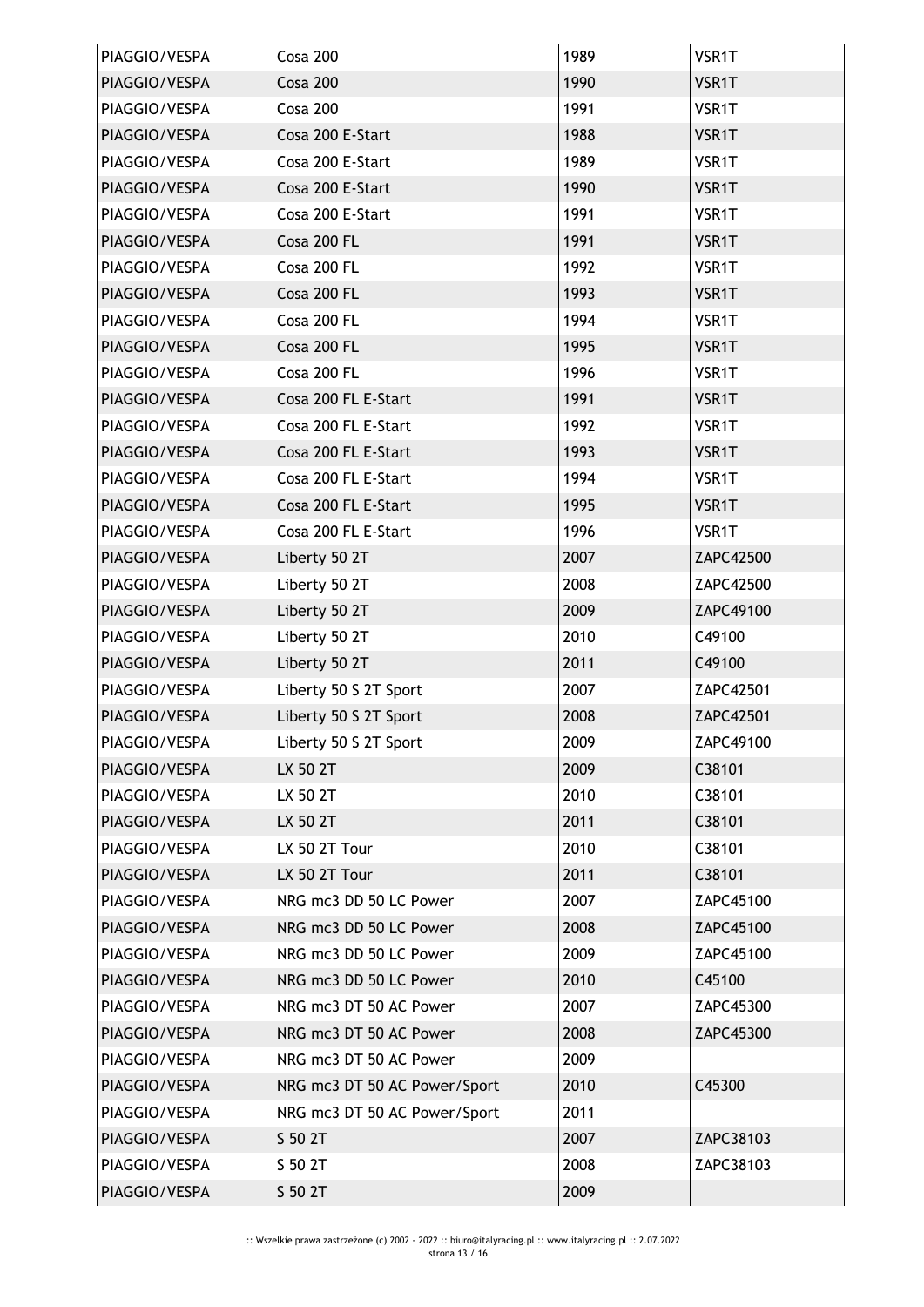| PIAGGIO/VESPA | S 50 2T             | 2010 | C38103    |
|---------------|---------------------|------|-----------|
| PIAGGIO/VESPA | S 50 2T             | 2011 | C38103    |
| PIAGGIO/VESPA | <b>TPH 50</b>       | 2010 |           |
| PIAGGIO/VESPA | <b>TPH 50</b>       | 2011 |           |
| PIAGGIO/VESPA | TPH 50 X-R Typhoon  | 2007 | ZAPC29000 |
| PIAGGIO/VESPA | TPH 50 X-R Typhoon  | 2008 | ZAPC29000 |
| PIAGGIO/VESPA | TPH 50 X-R Typhoon  | 2009 | ZAPC29000 |
| Polaris       | Trail Blazer 250    | 2001 |           |
| Polaris       | Trail Blazer 250    | 2002 |           |
| Polaris       | Trail Blazer 250    | 2003 |           |
| Polaris       | Trail Blazer 250    | 2004 |           |
| Polaris       | Trail Blazer 250    | 2005 |           |
| Polaris       | Trail Blazer 250 2T | 2001 |           |
| Polaris       | Trail Blazer 250 2T | 2002 |           |
| Polaris       | Trail Blazer 250 2T | 2003 |           |
| Polaris       | Trail Blazer 250 2T | 2004 |           |
| Polaris       | Trail Blazer 250 2T | 2005 |           |
| Polaris       | Trail Blazer 250 2T | 2006 |           |
| <b>RIEJU</b>  | Drac 50             | 1997 |           |
| <b>RIEJU</b>  | Drac 50             | 1998 |           |
| <b>RIEJU</b>  | Drac 50             | 1999 |           |
| <b>RIEJU</b>  | Drac 50             | 2000 |           |
| <b>RIEJU</b>  | Drac 50 LC          | 1997 |           |
| <b>RIEJU</b>  | Drac 50 LC          | 1998 |           |
| <b>RIEJU</b>  | Drac 50 LC          | 1999 |           |
| <b>RIEJU</b>  | Drac 50 LC          | 2000 |           |
| <b>RIEJU</b>  | RR 50 Cross         | 2002 |           |
| <b>RIEJU</b>  | RR 50 Sport         | 2003 |           |
| <b>RIEJU</b>  | RR 50 Sport         | 2005 |           |
| <b>RIEJU</b>  | RR 50 Sport         | 2006 |           |
| <b>RIEJU</b>  | RR 50 Spyke         | 2001 |           |
| <b>RIEJU</b>  | RR 50 Spyke         | 2002 |           |
| <b>RIEJU</b>  | RS-1 50 EV          | 1999 |           |
| <b>RIEJU</b>  | <b>RS-1 50 EV</b>   | 2000 |           |
| <b>RIEJU</b>  | RS-1 50 EV          | 2001 |           |
| <b>RIEJU</b>  | RS-1 50 EV          | 2002 |           |
| <b>RIEJU</b>  | RS-1 50 EV          | 2003 |           |
| <b>RIEJU</b>  | RS-1 50 EV          | 2004 |           |
| <b>RIEJU</b>  | RS-1 50 Evolution   | 1999 |           |
| <b>RIEJU</b>  | RS-1 50 Evolution   | 2000 |           |
| <b>RIEJU</b>  | RS-1 50 Evolution   | 2003 |           |
| <b>RIEJU</b>  | RS-1 50 Evolution   | 2004 |           |
| <b>RIEJU</b>  | RS-1 50 Racing      | 2002 |           |
| <b>RIEJU</b>  | RS-1 50 Sport       | 1997 |           |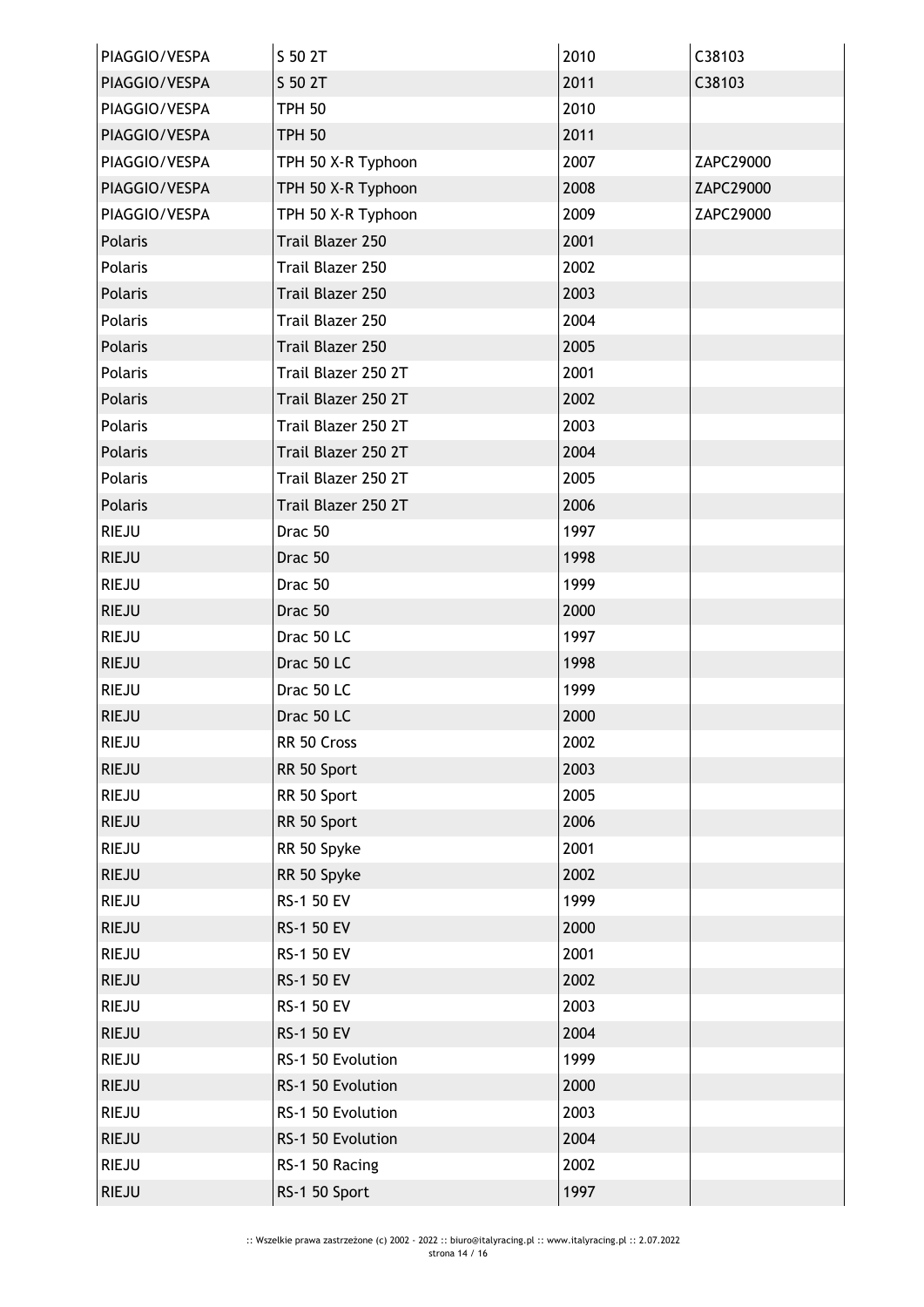| <b>RIEJU</b>  | RS-1 50 Sport       | 1998 |              |
|---------------|---------------------|------|--------------|
| <b>RIEJU</b>  | SMX 125 Supermotard | 2003 |              |
| <b>SACHS</b>  | <b>XTC-N 125 2T</b> | 1998 |              |
| <b>SACHS</b>  | <b>XTC-N 125 2T</b> | 1999 |              |
| <b>SACHS</b>  | <b>XTC-N 125 2T</b> | 2000 |              |
| <b>SACHS</b>  | <b>XTC-N 125 2T</b> | 2001 |              |
| <b>SUZUKI</b> | <b>RM 250</b>       | 2001 | RJ18C        |
| <b>SUZUKI</b> | <b>RM 250</b>       | 2002 | RJ18C        |
| <b>SUZUKI</b> | <b>RM 250</b>       | 2003 | RJ18C        |
| <b>SUZUKI</b> | <b>RM 250</b>       | 2004 | RJ18C        |
| <b>SUZUKI</b> | <b>RM 250</b>       | 2005 | RJ18C        |
| <b>SUZUKI</b> | <b>RM 250</b>       | 2006 | RJ18C        |
| <b>SUZUKI</b> | <b>RM 250</b>       | 2007 | RJ18A        |
| <b>SUZUKI</b> | <b>TS 125</b>       | 1975 | <b>TS125</b> |
| <b>SUZUKI</b> | <b>TS 125</b>       | 1976 | <b>TS125</b> |
| <b>SUZUKI</b> | <b>TS 125</b>       | 1977 | <b>TS125</b> |
| <b>SUZUKI</b> | <b>TS 125</b>       | 1978 | TS1252       |
| <b>SUZUKI</b> | TS 250 X            | 1986 | <b>SJ11B</b> |
| <b>SUZUKI</b> | TS 250 X            | 1987 | <b>SJ11B</b> |
| <b>SUZUKI</b> | TS 250 X            | 1988 | <b>SJ11B</b> |
| <b>SUZUKI</b> | TS 250 X            | 1989 | <b>SJ11B</b> |
| <b>TOMOS</b>  | Alpino 50           | 2006 |              |
| <b>TOMOS</b>  | Alpino 50           | 2007 |              |
| <b>TOMOS</b>  | Youngst 50 Rac      | 2007 |              |
| <b>TOMOS</b>  | Youngst 50 Rac      | 2008 |              |
| <b>TOMOS</b>  | Youngst 50 Rac      | 2009 |              |
| TOMOS         | Youngst 50 Rac      | 2010 |              |
| <b>TOMOS</b>  | Youngst 50 Rac      | 2011 |              |
| <b>TOMOS</b>  | YoungstR 50         | 2007 |              |
| <b>TOMOS</b>  | YoungstR 50         | 2008 |              |
| <b>TOMOS</b>  | YoungstR 50         | 2009 |              |
| <b>TOMOS</b>  | YoungstR 50         | 2010 |              |
| <b>TOMOS</b>  | YoungstR 50         | 2011 |              |
| YAMAHA        | <b>DT 125 LC</b>    | 1982 | <b>10V</b>   |
| YAMAHA        | DT 125 LC           | 1983 | <b>10V</b>   |
| YAMAHA        | DT 125 LC           | 1984 | <b>10V</b>   |
| YAMAHA        | <b>DT 125 RE</b>    | 2004 | DE061        |
| YAMAHA        | <b>DT 125 RE</b>    | 2005 | <b>DE061</b> |
| YAMAHA        | <b>DT 125 RE</b>    | 2006 | <b>DE061</b> |
| YAMAHA        | DT 125 X            | 2005 | <b>DE062</b> |
| YAMAHA        | DT 125 X            | 2006 | <b>DE062</b> |
| YAMAHA        | DT 80 LC I          | 1983 | 37A          |
| YAMAHA        | DT 80 LC I          | 1984 | 37A          |
| YAMAHA        | <b>RD 125 LC</b>    | 1982 | <b>10W</b>   |